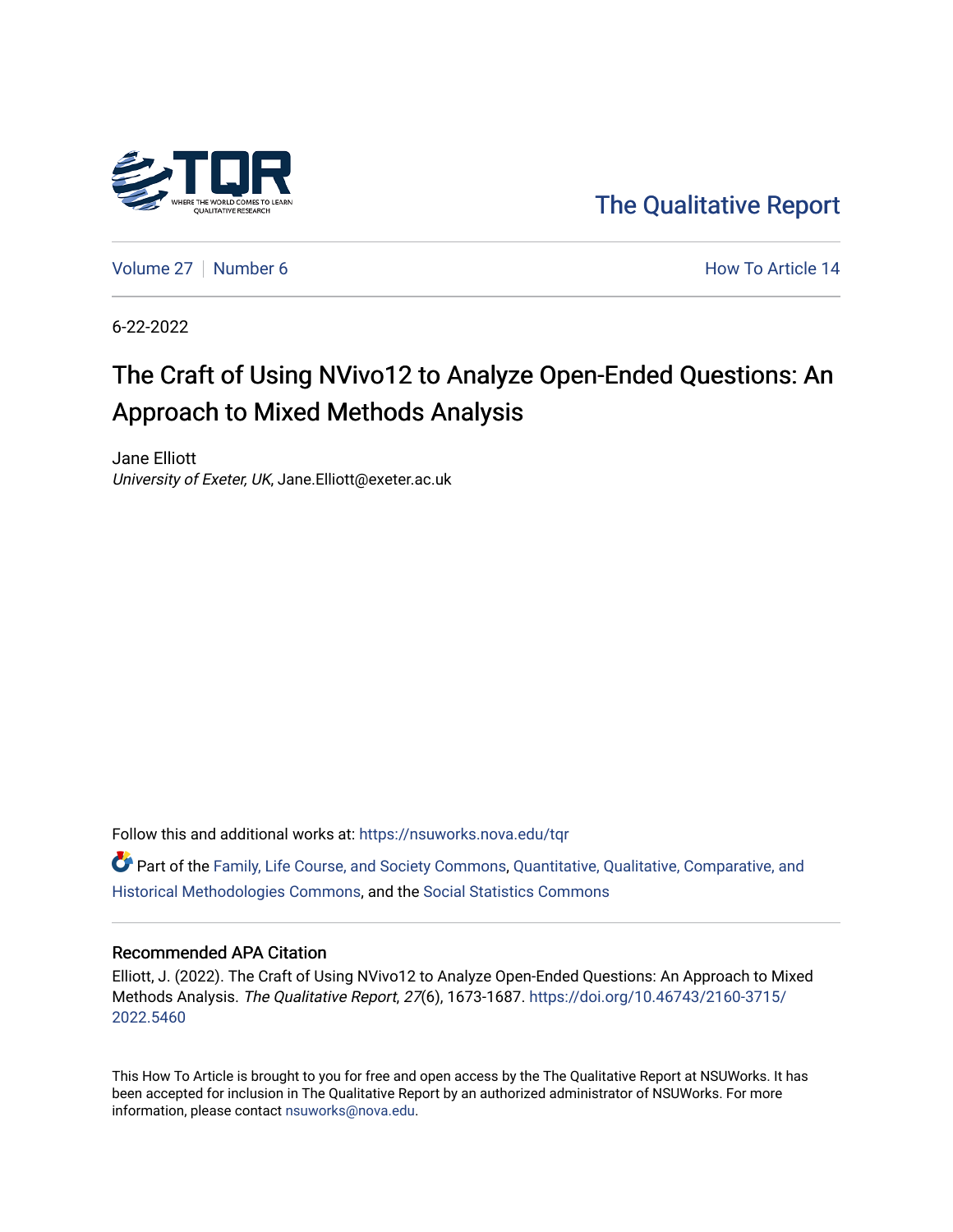# **Qualitative Research Graduate Certificate** Indulge in Culture Exclusively Online . 18 Credits **LEARN MORE**

# The Craft of Using NVivo12 to Analyze Open-Ended Questions: An Approach to Mixed Methods Analysis

# Abstract

The aim of this paper is to explore and explicate a method for using NVivo12 to analyze the responses to open-ended questions in surveys. It focuses on the features of NVivo12 that facilitate this particular type of mixed-methods research. Open-ended questions are used within surveys across a wide variety of disciplines and provide opportunities for participants to provide their own perspectives on a topic of interest. However, they can be challenging to analyze; if the survey has a large sample size, a very considerable corpus of text will be generated, yet the text associated with any single individual is likely to be modest and lack the context and richness usually associated with qualitative research. The paper builds on a recent contribution by Feng and Behar-Horenstein (2019) and demonstrates how the new features of NVivo12 specifically assist mixed-methods research by adding a new Crosstab query function and making it easier to export and import data directly from SPSS.

# Keywords

NVivo, qualitative, surveys, analysis, CAQDAS, future

#### Creative Commons License



This work is licensed under a [Creative Commons Attribution-Noncommercial-Share Alike 4.0 International](https://creativecommons.org/licenses/by-nc-sa/4.0/)  [License](https://creativecommons.org/licenses/by-nc-sa/4.0/).

#### Acknowledgements

I am grateful to Jon Lawrence and Jennifer Wilcox for their helpful comments on this paper. Special thanks are due to the members of the 1958 British Birth Cohort Study who have provided detailed information to the study over many years, and to the team at the Centre for Longitudinal Studies who manage the study and document the data.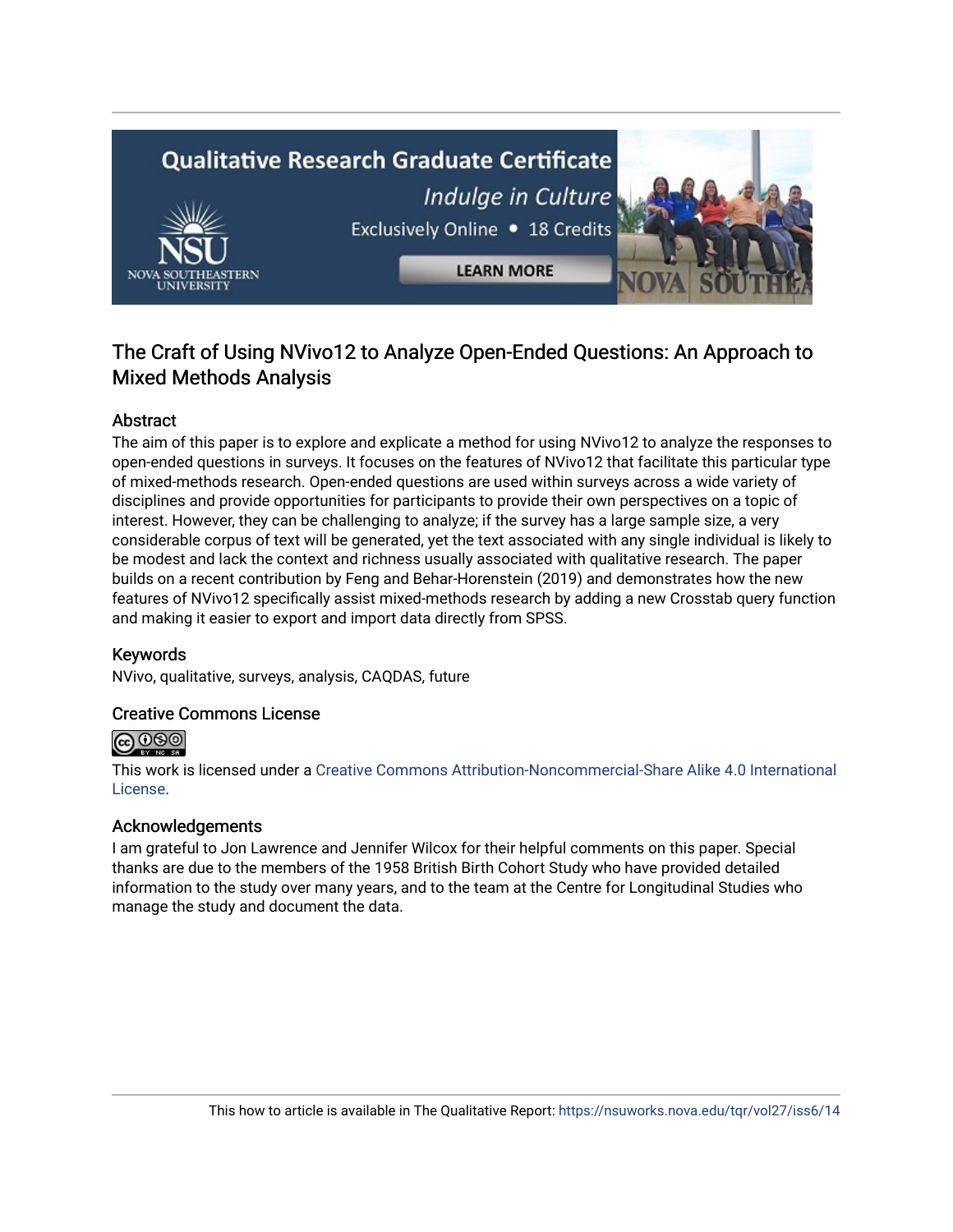

# **The Craft of Using NVivo12 to Analyze Open-Ended Questions: An Approach to Mixed-Methods Analysis**

Jane Elliott University of Exeter, United Kingdom

The aim of this paper is to explore and explicate a method for using NVivo12 to analyze the responses to open-ended questions in surveys. It focuses on the features of NVivo12 that facilitate this particular type of mixed-methods research. Open-ended questions are used within surveys across a wide variety of disciplines and provide opportunities for participants to provide their own perspectives on a topic of interest. However, they can be challenging to analyze; if the survey has a large sample size, a very considerable corpus of text will be generated, yet the text associated with any single individual is likely to be modest and lack the context and richness usually associated with qualitative research. The paper builds on a recent contribution by Feng and Behar-Horenstein (2019) and demonstrates how the new features of NVivo12 specifically assist mixed-methods research by adding a new Crosstab query function and making it easier to export and import data directly from SPSS.

*Keywords:* NVivo, qualitative, surveys, analysis, CAQDAS, future

# **Introduction**

This paper contributes to the methodological literature on how to use NVivo most effectively to analyze the responses to open-ended questions in surveys. It builds on a recent contribution by Feng and Behar-Horenstein (2019), remedies some of the minor errors in their paper, and highlights the updated features in NVivo that assist with mixed-methods research. At a practical level, my aim is to draw attention to the importance of the appropriate use of "stop-words" within NVivo which may otherwise obscure potentially interesting analytic insights. I also highlight the advantage of using the new Crosstab query facility, which is now available in NVivo12. I demonstrate how this is an improvement on the Matrix query advocated by Feng and Behar-Horenstein (using NVivo 11). I conclude by exploring the advantages of using NVivo12 for analysing qualitative data from relatively large samples of individuals in comparison with other approaches to analysis. The paper is mainly aimed at researchers who have some existing familiarity with NVivo or another software package that assists with analysis of qualitative data. My purpose is to demonstrate how these types of software packages can facilitate the analysis of open-ended questions in surveys and how this can be considered a type of mixed-methods research.

My interest in this area of methodology stems from my research work on the 1958 British Birth Cohort study. This is a longitudinal cohort study of all those individuals born in Britain in one week of March 1958. This was originally known as the National Child Development Study, and now as the 1958 British Birth Cohort Study. The original study collected data on a sample of over 18,000 individuals, who have been surveyed periodically from age seven onwards (Power & Elliott, 2006). The majority of the data collected are highly structured and consist of responses to fixed choice questions. However, in recent years there has been more attention paid to the value of including some more qualitative elements to the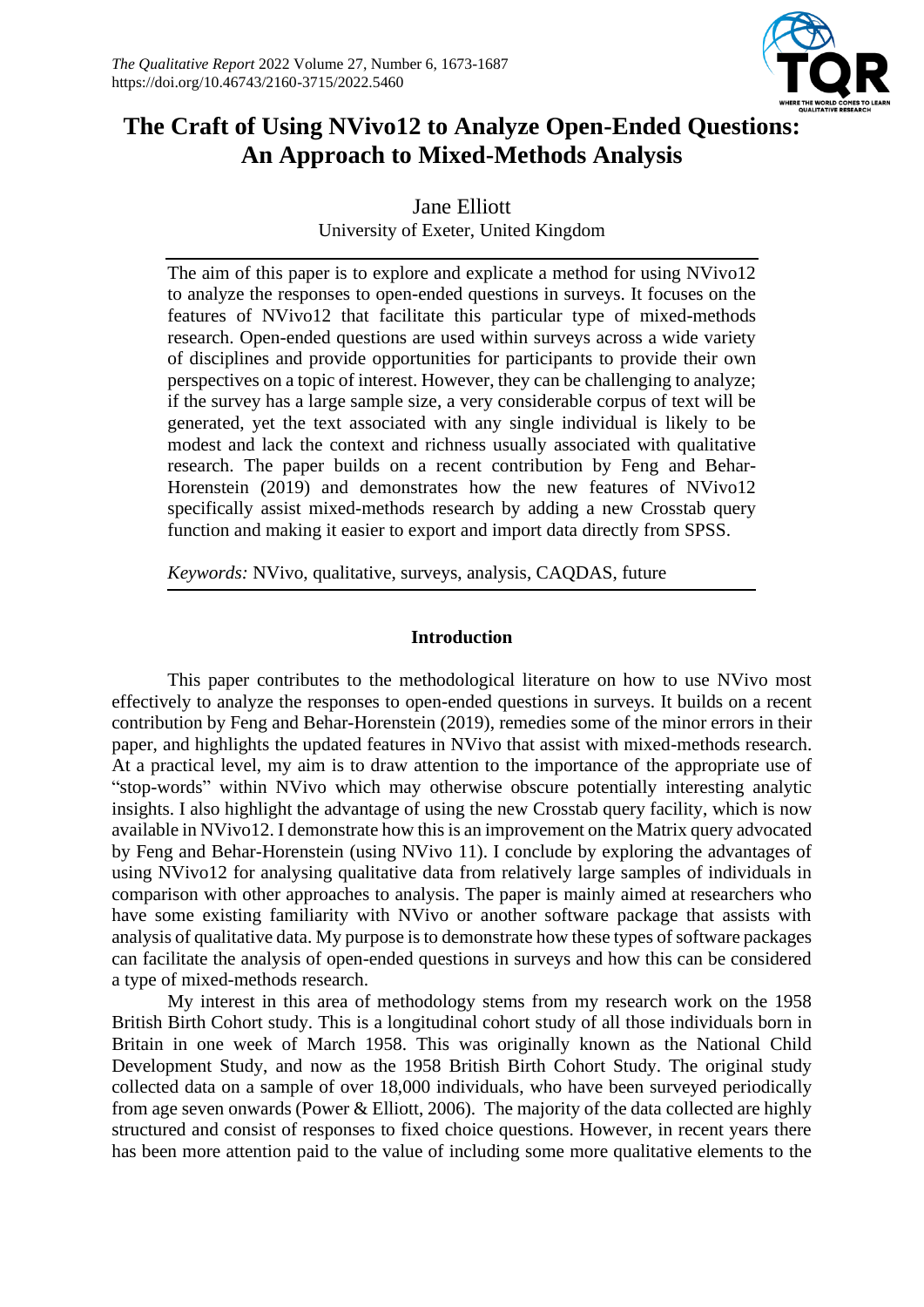study (Elliott, 2008). As a sociologist, I have a specific interest in how people understand their own lives and the influences upon them.

Open-ended questions (OEQs) are routinely used as part of large-scale surveys across a wide variety of disciplines. OEQs may be included in social surveys to capture dimensions not covered by fixed-choice responses or anticipated by the survey designer, to enable respondents to provide an explanation to clarify the option they have selected from a given response set, or even to make respondents feel that the survey has a more human face (Fielding et al., 2012). OEQs can be a very helpful methodological tool within survey research (for a review see Singer & Couper, 2017). In summary, they provide an opportunity for participants to provide their own perspectives on a topic of interest rather than only responding via a predetermined set of options. In addition to being frequently used in academic research, OEQs are often used in practical settings such as when evaluating services or educational interventions. An insightful example of the analysis of an OEQ to evaluate the National Health Service in the UK is provided by Brookes and Baker (2017), who found that patients' evaluations of staff members working in the health service focussed primarily on their interpersonal skills rather than their technical skills.

The data used as an exemplar in this paper originates from a self-completion survey that forms part of the 1958 British Birth Cohort Study. At age 50, in 2008, 8844 individuals<sup>1</sup> completed a written questionnaire comprised of mainly multiple choice and fixed choice questions (Elliott & Brown, 2011). At the end of the questionnaire, respondents were asked an OEQ, namely, to imagine their lives one decade later: "Imagine that you are now 60 years old ... please write a few lines about the life you are leading (your interests, your home life, your health and wellbeing and any work you may be doing)" (Elliott, 2012). This final OEQ was answered by 7,383 cohort members. The answers were transcribed and anonymized before being archived, and the data is available from the UK Data Archive (Study Number 6978, University of London, Institute of Education, Centre for Longitudinal Studies, 2012).

There are two main advantages of using these data as an exemplar. First, the topic is readily accessible and of potential interest to a wide audience. The study itself is multidisciplinary and asking individuals at mid-life to speculate on an imagined future generates evidence of relevance to scholars from several disciplines including economists, epidemiologists, psychologists, and sociologists (Andrews, 2018; Crow & Andrews, 2019). Second, the data have recently been analyzed using natural language processing techniques (Weber, 2021). This makes it possible to draw some preliminary methodological comparisons between the semi-automated analysis facilitated by NVivo12 and the more fully automated analysis characterised by using two text-analysis methods with the statistical computing software R: relative frequency analysis and topic modelling (Weber, 2021).

For the purposes of this methodological paper, the focus is on the sub-set of responses from individuals whose economic activity status at age 50 was recorded as "permanently sick or disabled." In total, 481 individuals who were part of the age 50 sweep of the 1958 cohort study were classified as permanently sick or disabled (i.e., 4.9%). Of these, 383 returned the self-completion questionnaire, and 287 (135 men and 152 women) completed the OEQ about the future. <sup>2</sup> The textual data from these OEQs will be used to demonstrate how NVivo12 can be used to assist with analysis.

<sup>1</sup>Due to mortality and attrition, the age-50 sweep collected data from 9790 individuals using a face-to-face interview. Prior to the interview, individuals were sent a questionnaire by post, and this was collected by the interviewer.

<sup>&</sup>lt;sup>2</sup>As might perhaps be expected, this group is therefore less likely to have completed the OEO than other groups. One interpretation here is that some individuals within this group had such severe health problems that they felt very pessimistic about the future and preferred not to write about a future imagined life.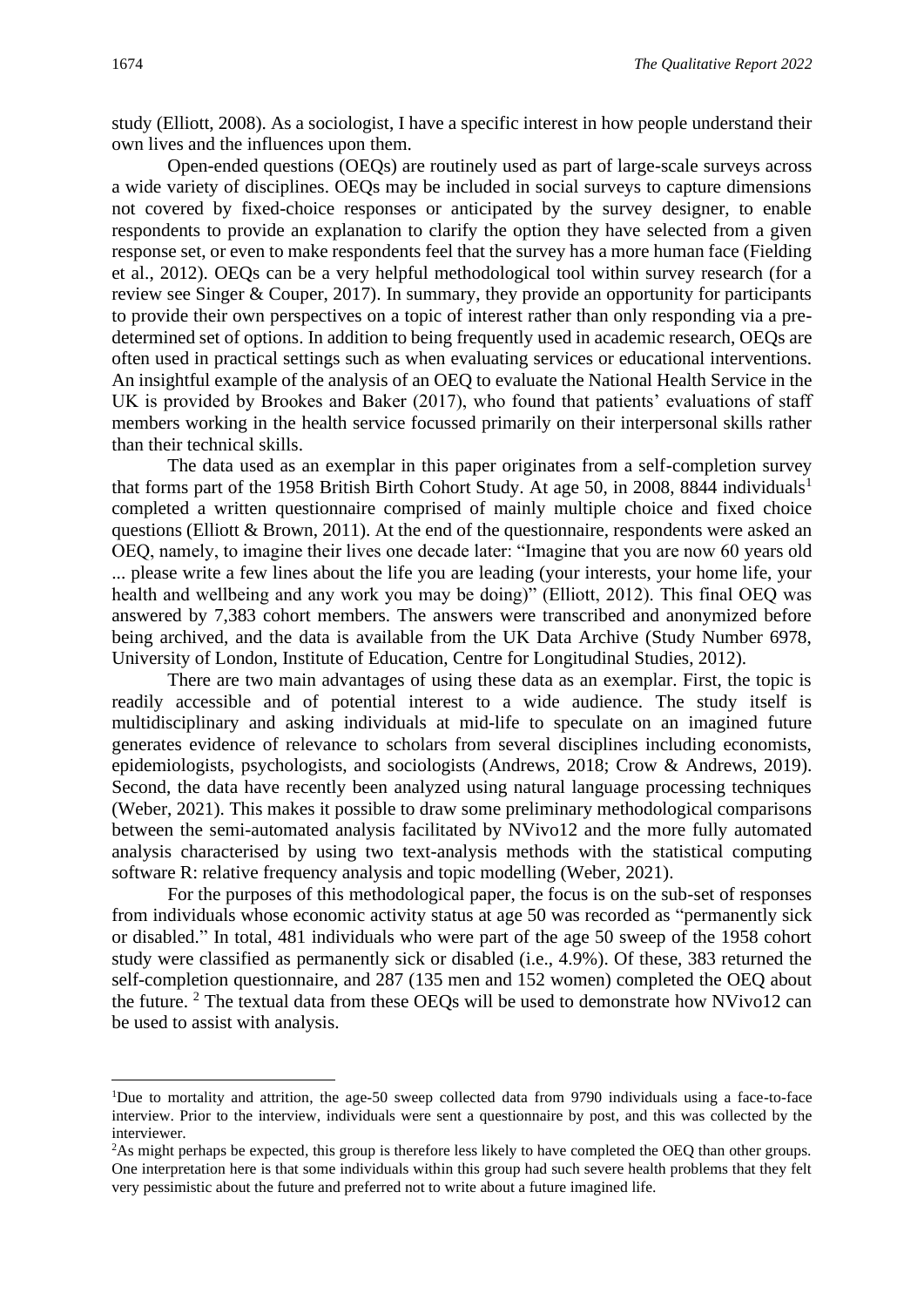#### **Using Computer Assisted Qualitative Data Analysis Software (CAQDAS) for Mixed-Methods Research**

There are a number of debates about the value (and dangers) of using CAQDAS for the analysis of qualitative material. Two repeated criticisms of computer assisted approaches have been that first, CAQDAS coding leads to the fragmentation of text whereas researchers should be encouraged to take a wholistic view, and second, CAQDAS inevitably and negatively interferes with the researchers' connection to the data (Jackson et al., 2018). The aim of this methodological paper is to demonstrate how NVivo can be used to aid the analysis of OEQs in a way that addresses these two criticisms.

The version of NVivo used in this paper is NVivo 12. This is a widely used CAQDAS tool that has been developed over many years in collaboration with users (Wolski, 2018). NVivo 12 is very similar to the previous version but has additional features that specifically facilitate mixed-methods research. For example, there is a new crosstabs query which improves on the previous matrix coding query. This will be discussed in more detail below. It is also now more straightforward to import and export directly between NVivo12 and SPSS. This is helpful when analysing OEQs from surveys, particularly if the aim is to integrate the analysis of the quantitative and qualitative material. Other CAQDAS packages could also be used to facilitate analysis of qualitative material alongside more structured quantitative data. For example, MAXQDA (http://www.maxqda.com) and QDA Miner (http://www.provalisresearch.com) allow users to combine quantitative variable data within the qualitative database and then perform matrix-based analyses of coded text (Bazeley, 2006, 2009). Previous authors have also advocated the use of CAQDAS because it encourages "reflexive moments" during analysis because researchers can use program features to document their processes and decisions, which in turn encourages reflections on interpretive conclusions (Woods et al., 2016).

My aim in writing this paper is to share my experience of using NVivo for the analysis of open-ended questions and to provide other researchers with a practical guide to the process. I have therefore structured my presentation as a series of five practical steps. This updates, corrects, and extends the work of Feng and Bohar-Horenstein (2019), who focus on the use of an earlier version of software (NVivo11) to analyse OEQs.

#### **Step 1: Understanding the Format of Data**

The focus of this paper is on analysing responses to OEQs in surveys, and the format of the data is therefore likely to be straightforward, with a row for each unit of analysis (in this example, an individual responding to a self-completion survey at age 50) and a column for each variable or "response." The resulting rectangular data set is relatively easy to interrogate and manipulate in a spreadsheet such as Excel. The techniques described here could be extended to any set of data structured in a similar way. Any large set of short texts, where each text has associated with it some structured data would be amenable to the same analytic approach. For example, a set of tweets or other social media posts could be the focus for analysis, rather than responses to  $OEQs^3$ .

In the current example, the text responses in the subset of data vary in length from just a single word to a maximum of 235 words and the average (mean) length of response was 47 words (median length 35 words).<sup>4</sup> An example of a typical response is as follows:

<sup>&</sup>lt;sup>3</sup>A recent paper, for example, uses NVivo in tandem with a social media analytics tool, Crimson Hexagon, to analyse a set of tweets about COVID-19 posted by medical professionals (Wahbeh et al., 2020).

<sup>4</sup>When opening exported records from responses to OEQs in text format in Excel, it may not bring all contents to the spreadsheet, or one field may be split across many cells. This is a limitation of Excel. It is important to be aware that in general format, Excel automatically alters the length to just 255 characters per cell, but 32,767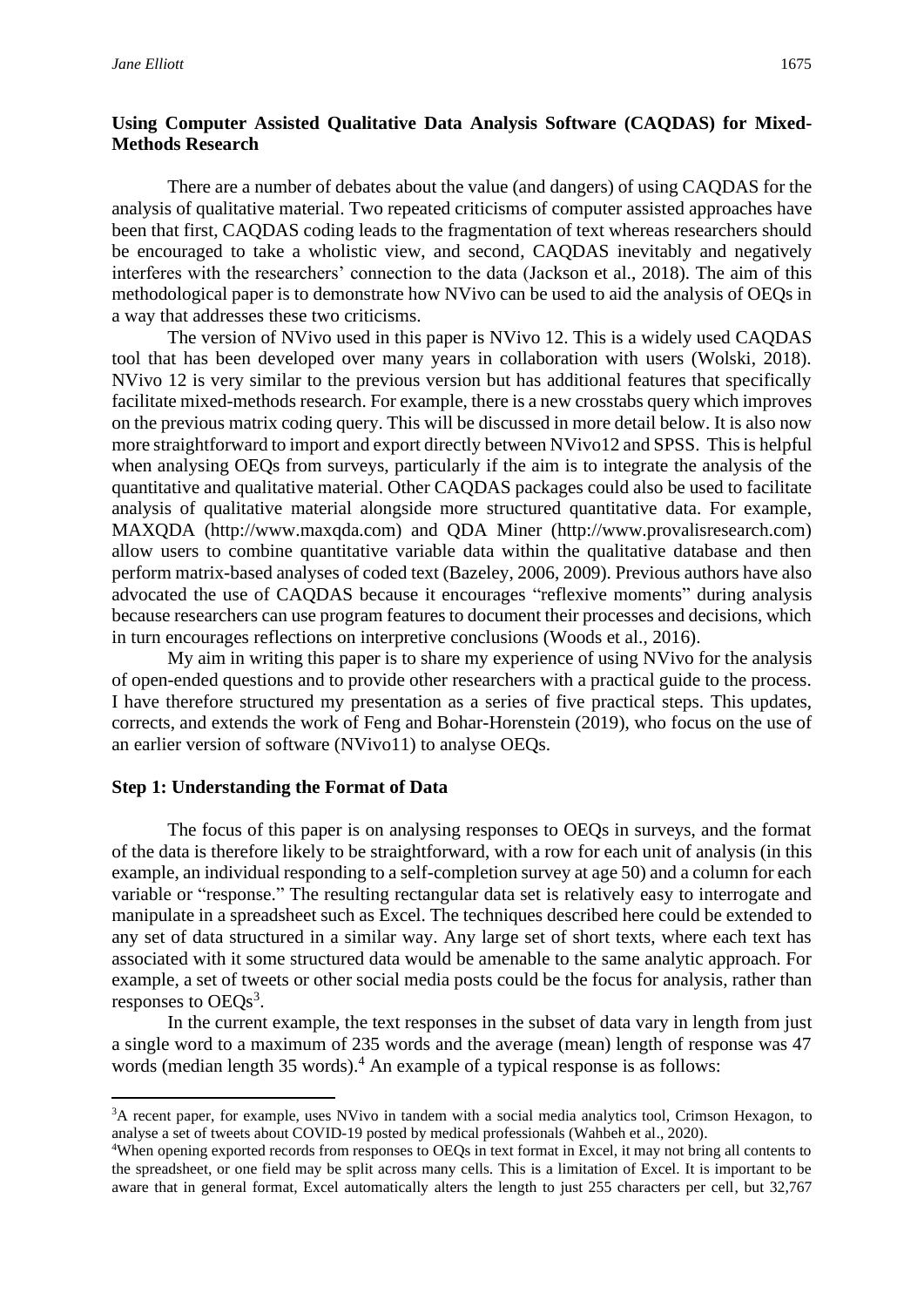*My daughter has been married for nine years and has two children, whom I think the world of. My general health has improved, and I am living life to the full. I do a lot of travelling with my husband and have visited lots of interesting places (N10272K).*

As can be seen from panel 1 below, each individual is uniquely identified by a serial number (NCDSID) comprised of letters and numbers. In order to allow for analysis of themes in the responses by some key demographic variables, these variables are also included in the spreadsheet (for example, gender, whether living with a spouse or partner, number of any children in the household, tenure of home, self-reported general health status). The full age 50 survey of the 1958 British Birth Cohort Study includes hundreds of variables; however, NVivo is primarily for the analysis of qualitative data, and it would therefore be very cumbersome to try and import a spreadsheet including the whole dataset. I have found that a good strategy is to select a few key variables likely to be of most interest analytically. Following preliminary analysis, further variables can be imported into NVivo, if necessary, and matched with the initial dataset using the unique case identifier. Alternatively, codes can be exported out of NVivo and analyzed using a quantitative package such as SPSS, Stata, or R. A key improvement in NVivo12 is that this updated version now makes it possible to export codes that have been developed analytically using the qualitative text directly into SPSS, facilitating mixed-methods research.

| NCDSID WORDCNT | IMAGINE                                        | Gender | Partner | Children Tenure Health |  |
|----------------|------------------------------------------------|--------|---------|------------------------|--|
| N10101R        | 8 I don't imagine I'll ever reach 60 years     |        |         |                        |  |
| N10108Y        | 22 My life is very pleasant. Although my he    |        |         |                        |  |
| N10210V        |                                                |        |         |                        |  |
| N10221Y        | 66 Now that the grandchildren have grown       |        |         |                        |  |
| N10229G        |                                                |        |         |                        |  |
| N10272K        | 46 My daughter has been married for 9 yea      |        |         |                        |  |
| N10291N        |                                                |        |         |                        |  |
| N10357P        | 40 If I was about 60yrs I would like to carry  |        |         |                        |  |
| N10388W        |                                                |        |         |                        |  |
| N10393T        | 32 I live alone im a widow I like living alone |        |         |                        |  |
| N10414F        | 66 IF IN TEN YEARS TIME WHEN I AM 60, A        |        |         |                        |  |
| ______         | .                                              |        |         |                        |  |

*Panel 1: Extract from the original data in Excel*

#### **Step 2: Data Import and the Data File Within NVivo12**

Once the data has been configured within Excel, it is straightforward to import it into NVivo12 using the *Survey Import Wizard*. It is worth noting that the imported data forms a *single* file, with each row of data corresponding to a case for analysis. This can seem somewhat counterintuitive for users of NVivo who are accustomed to projects comprised of multiple files where each file is (usually) a much longer piece of text. For example, I have used NVivo in the past to analyze transcribed interviews with individuals where each individual is represented within the software by a file containing thousands of words. For this type of project, the number of files within the project is equivalent to the number of individuals who have been interviewed. Panel 2 shows the data from Panel 1 imported to NVivo12 and it can be seen that the answers to the OEQ, "Imagine you are 60," appear in the fourth column.

characters per cell in Text format. This should be plenty for most responses to OEQs. The longest response in the current example was 235 words (i.e., 1321 characters).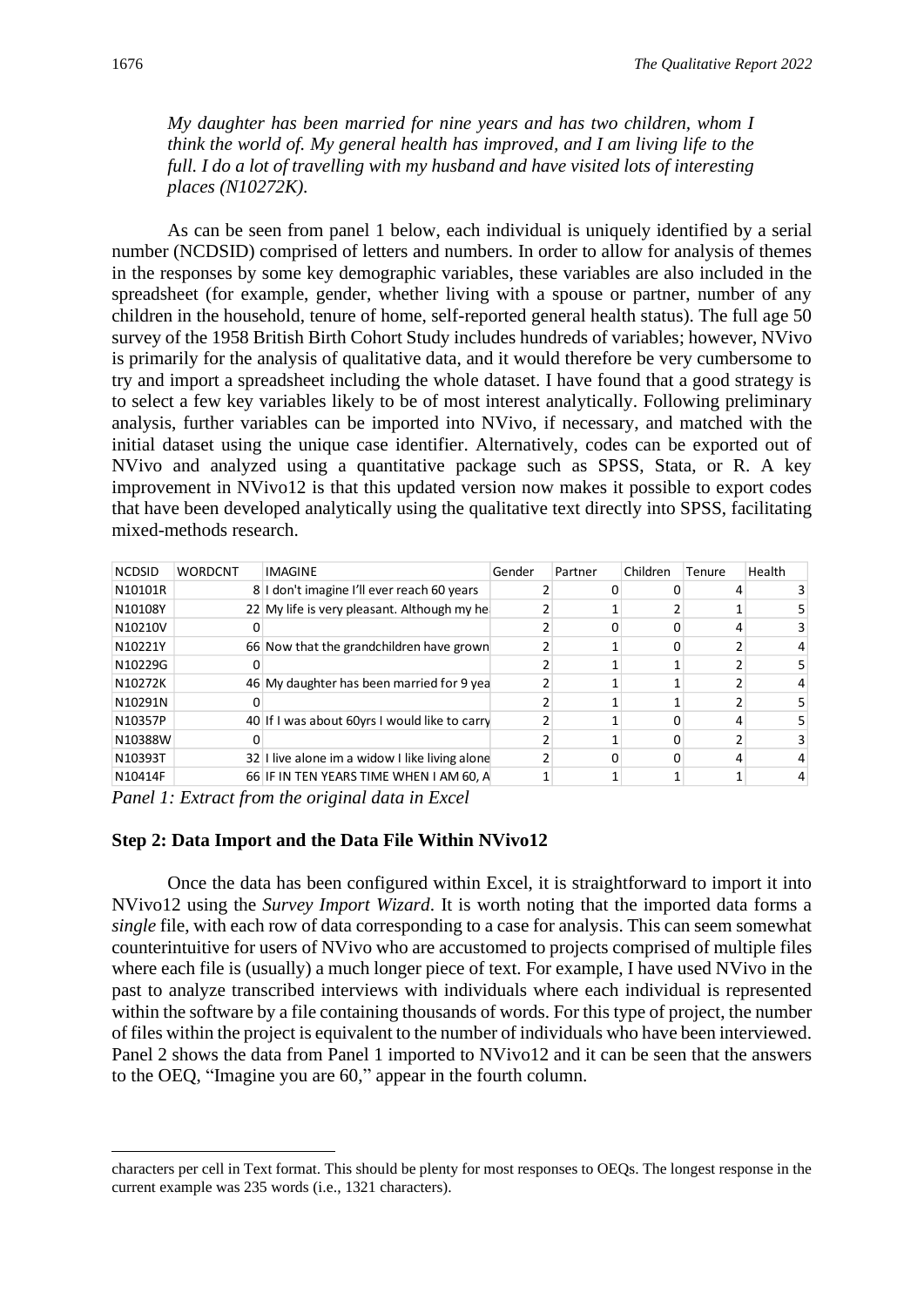| Quick Start Steps |                     |         | Auto Code Themes Result                  | Compared by number of c                                                                                                                                                                                                                                                                                                                                                                         | Auto Code Sentiment Res |                | Compared by number of s |                | E exemplar 481 cases Imagi x           |                    |       |
|-------------------|---------------------|---------|------------------------------------------|-------------------------------------------------------------------------------------------------------------------------------------------------------------------------------------------------------------------------------------------------------------------------------------------------------------------------------------------------------------------------------------------------|-------------------------|----------------|-------------------------|----------------|----------------------------------------|--------------------|-------|
| ID                | <b>NCDSID</b>       |         | V WORDCNT V                              | <b>IMAGINE</b>                                                                                                                                                                                                                                                                                                                                                                                  |                         |                |                         |                | Gender v Partner v Children v Tenure v | Health $\triangle$ | Table |
| $\mathbf{1}$      | N10101R             |         |                                          | 8 I don't imagine I'll ever reach 60 years                                                                                                                                                                                                                                                                                                                                                      |                         | $\overline{2}$ | $\Omega$                | $\Omega$       | 4                                      |                    | Farm  |
| $\overline{2}$    | N10108Y             |         |                                          | 22 My life is very pleasant. Although my health could be<br>better, my family, home life and friends make my life very<br>happy.                                                                                                                                                                                                                                                                |                         | $\overline{2}$ | $\mathbf{1}$            | $\overline{2}$ | $\mathbf{1}$                           |                    |       |
| 3                 | N10210V             |         | $\overline{0}$                           |                                                                                                                                                                                                                                                                                                                                                                                                 |                         | $\overline{2}$ | $\mathbf{O}$            | $\Omega$       | 4                                      |                    |       |
| 4                 | N10221Y             |         |                                          | 66 Now that the grandchildren have grown up I have more<br>time for myself, my husband has slowed down and we<br>have managed to get a retirement plan ready, and we are<br>spending more time together. I have managed to raise<br>more money for cancer research I am coping better with<br>my health maybe medical research has produced<br>medication in which I can manage my pain better. |                         | $\overline{2}$ | $\mathbf{1}$            | $\Omega$       | $\overline{2}$                         |                    |       |
| 5                 | N10229G             |         | $\mathbf{O}$                             |                                                                                                                                                                                                                                                                                                                                                                                                 |                         | $\overline{2}$ | $\mathbf{1}$            | 1              | $\overline{2}$                         |                    |       |
| 6                 | N10272K             |         |                                          | 46 My daughter has been married for 9 years and has two<br>children, whom I think the world of. My general health<br>has improved and I am living life to the full. I do a lot of<br>travelling with my husband and have visited of interesting<br>places.                                                                                                                                      |                         | $\overline{2}$ | $\mathbf{1}$            | 1              | $\overline{2}$                         |                    |       |
| 7                 | N10291N             |         | $\mathbf 0$                              |                                                                                                                                                                                                                                                                                                                                                                                                 |                         | $\overline{2}$ | $\mathbf{1}$            | $\mathbf{1}$   | $\overline{2}$                         |                    |       |
| 8                 | N10357P             |         |                                          | 40 If I was about 60yrs I would like to carry on the way I am,<br>to see grandchildren & there mom and dads have a nice<br>home and help with gardening when I could health                                                                                                                                                                                                                     |                         | $\overline{2}$ | $\mathbf{1}$            | $\Omega$       | 4                                      |                    |       |
| 4                 |                     |         |                                          |                                                                                                                                                                                                                                                                                                                                                                                                 |                         |                |                         |                |                                        |                    |       |
| $\mathbb{N}$      | Record <sub>1</sub> |         | of 481 $\triangleright$ $\triangleright$ |                                                                                                                                                                                                                                                                                                                                                                                                 |                         |                |                         |                |                                        |                    |       |
|                   |                     | Code At |                                          | Enter node name (CTRL+Q)                                                                                                                                                                                                                                                                                                                                                                        |                         |                |                         |                | 每張雨                                    |                    | x     |
|                   |                     |         |                                          |                                                                                                                                                                                                                                                                                                                                                                                                 |                         |                |                         |                |                                        |                    |       |

*Panel 2: The imported data within NVivo12*

#### **Step 3: Word Frequency Analysis and the Use of Stop Words**

The word count function within NVivo12 is an excellent tool to facilitate preliminary analysis by assisting the researcher to identify key themes within the data. Feng and Behar-Horenstein suggest limiting the word count analysis to words with five or more letters because "words such as 'him,' 'was,' and 'I' do not increase the researcher's understanding of a phenomenon" (Feng & Behar-Horenstein, 2019, p. 566). However, this limit of five letters is somewhat arbitrary and, depending on the subject of the survey, there may be many four-letter words that are frequently used and help to identify the main topics within the data. For instance, in the current example, words such as "work," "hope," and "good" were all of substantive interest. I would therefore advocate initially looking at *all* of the most frequent words and then deciding on an appropriate cut off for word length, or simply using the list of most frequent words as a guide for which topics to pursue for further analysis.

In addition, it is worth noting that NVivo12 (and previous versions) provides default "stop words" for major languages such as Chinese, English (UK), English (US), French, German, Japanese, Portuguese, and Spanish. "Stop words" are words like conjunctions or prepositions. As Feng and Behar-Horenstein note, these are often considered less significant or meaningful for analysis. However, in some contexts, use of these words may be of analytic interest. For example, there is a strand of work that specifically focuses on analysis of the use of pronouns to understand how identities are constructed through discourse (Schriffin 1996, Van de Mieroop, 2005). It is therefore worth viewing the stop words associated with the language you are using, and then customising the default list appropriately.<sup>5</sup>

<sup>5</sup>Customizing stop-words can be done by Clicking the **File** tab and then clicking **Project Properties**. On the **General** tab, then click the **Stop Words** button. The **Stop Words** dialog box opens. Add or remove words from the list. Each word must be separated by a space.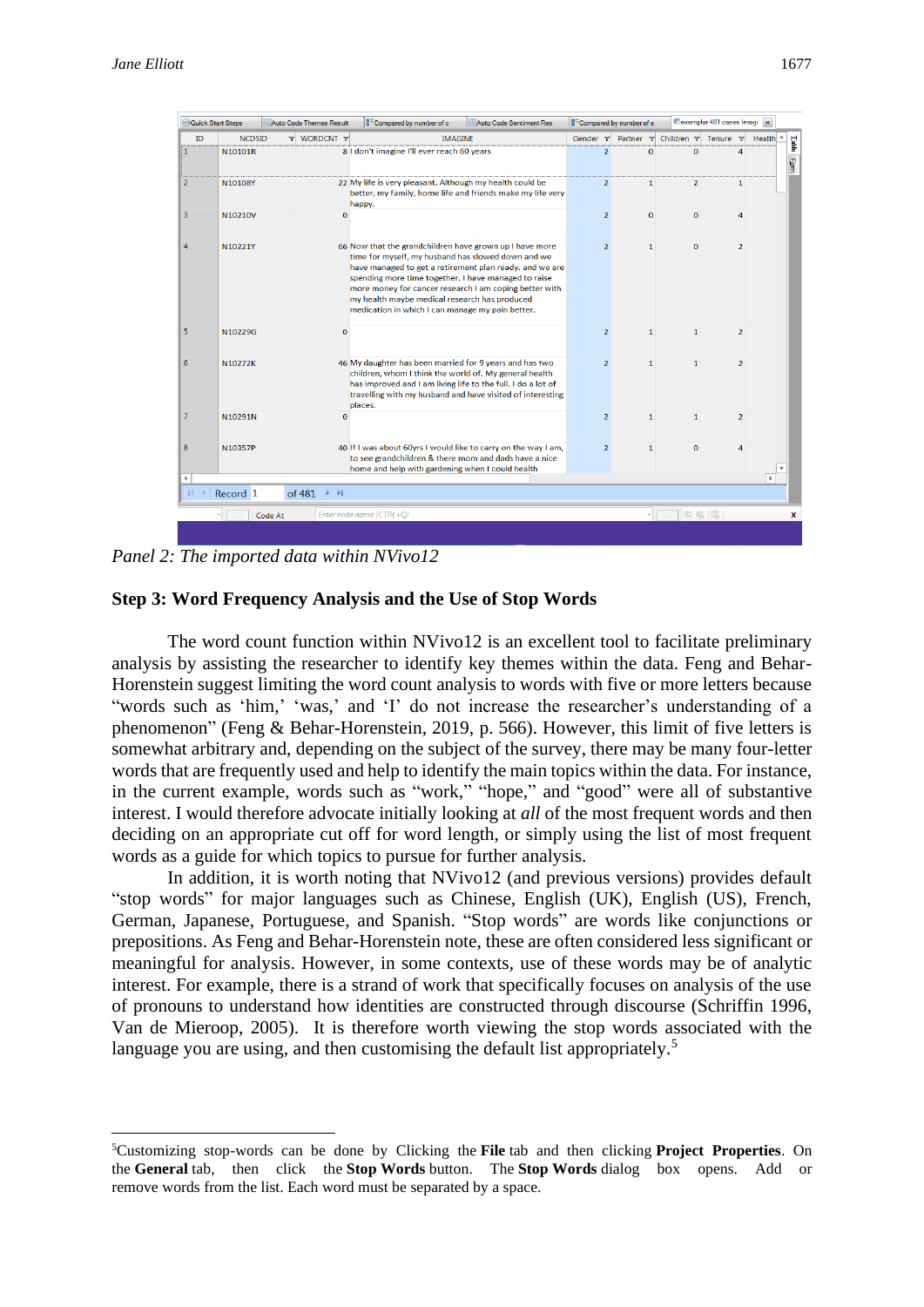*a about above after again against all am an and any are aren't as at be because been before being below between both but by can can't cannot can't could couldn't did didn't do does doesn't doing don't down during each few for from further had hadn't has hasn't have haven't having he he'd he'll he's he'd he'll her here here's hers herself he's him himself his how how's ii'd i'll i'm i've i'd if i'l li'm in into is isn't it it's its itself I've let's me more most mustn't my myself no nor not of off on once only or other ought our ours ourselves out over own said same say says shall shan't she she'd she'll she's she'd she'll she's should shouldn't so some such than that that's the their theirs them themselves then there there's these they they'd they'll they're they've they'd they're they've this those through to too under until up upon us very was wasn't we we'd we'll we're we've were weren't what what's when when's where where's which while who whom who's whose why why's will with won't would wouldn't you you'd you'll you're you've your yours yourself yourselves*

*Panel 3a: List of stop words in UK English*

As an example of the need to customize the list of stop words, it can be seen from panel 3a that the word "not" is included. However, in many research projects, respondents use of the word "not" might be analytically interesting as it potentially conveys negative sentiment. In the current example, the word "not" was removed from the list of stop words. This meant that it was included in the word frequency query and could also be used as a search term in the *Explore* function. This will be demonstrated and discussed in more detail below.

As can be seen in panel 3b below, NVivo allows the user to look at the occurrence of individual words ("exact matches"), or helpfully allows for "stemmed" words to be grouped together within the word count. In the present example this means that the words "@hope, @hopefully, hope, hopefully, hoping" are appropriately grouped into a single analytic category (the @ sign was used in the transcription to indicate use of a bullet point by a respondent).

Panel 3c shows the most frequent words identified by NVivo in the corpus of responses. It is intuitive to use those words and concepts that appear most frequently (e.g., have a weighted percentage higher than 0.5%) to structure further analysis of the data. However, it is also instructive to look more broadly at a list of the 500 most frequent words to inform further coding. For example, in the "Imagine you are 60" OEQ, individuals were prompted to write about their interests. Responses therefore included terms such as fishing, reading, dancing, gardening, and cooking. None of these individual activities were mentioned very many times; however, as examples of different types of activities, they were of interest in coding.

| <b>Word Frequency Query Re</b>                                                                      |                                                                                                                                                                                          |                                    |
|-----------------------------------------------------------------------------------------------------|------------------------------------------------------------------------------------------------------------------------------------------------------------------------------------------|------------------------------------|
| <b>Word Frequency Criteria</b><br>$\boldsymbol{\wedge}$                                             |                                                                                                                                                                                          | Add to Project<br><b>Run Query</b> |
| Files & External<br>Selected Items<br>Selected Folders.<br>Search in                                | Grouping                                                                                                                                                                                 |                                    |
| ۰<br>100<br>most frequent<br>Display words<br>$\bigcirc$ All<br>$\mathbf{1}$<br>With minimum length | Exact matches (e.g. "talk")<br>With stemmed words (e.g. "talking")<br>With synonyms (e.g. "speak")<br>With specializations (e.g. "whisper")<br>With generalizations (e.g. "communicate") |                                    |

*Panel 3b: The word count facility*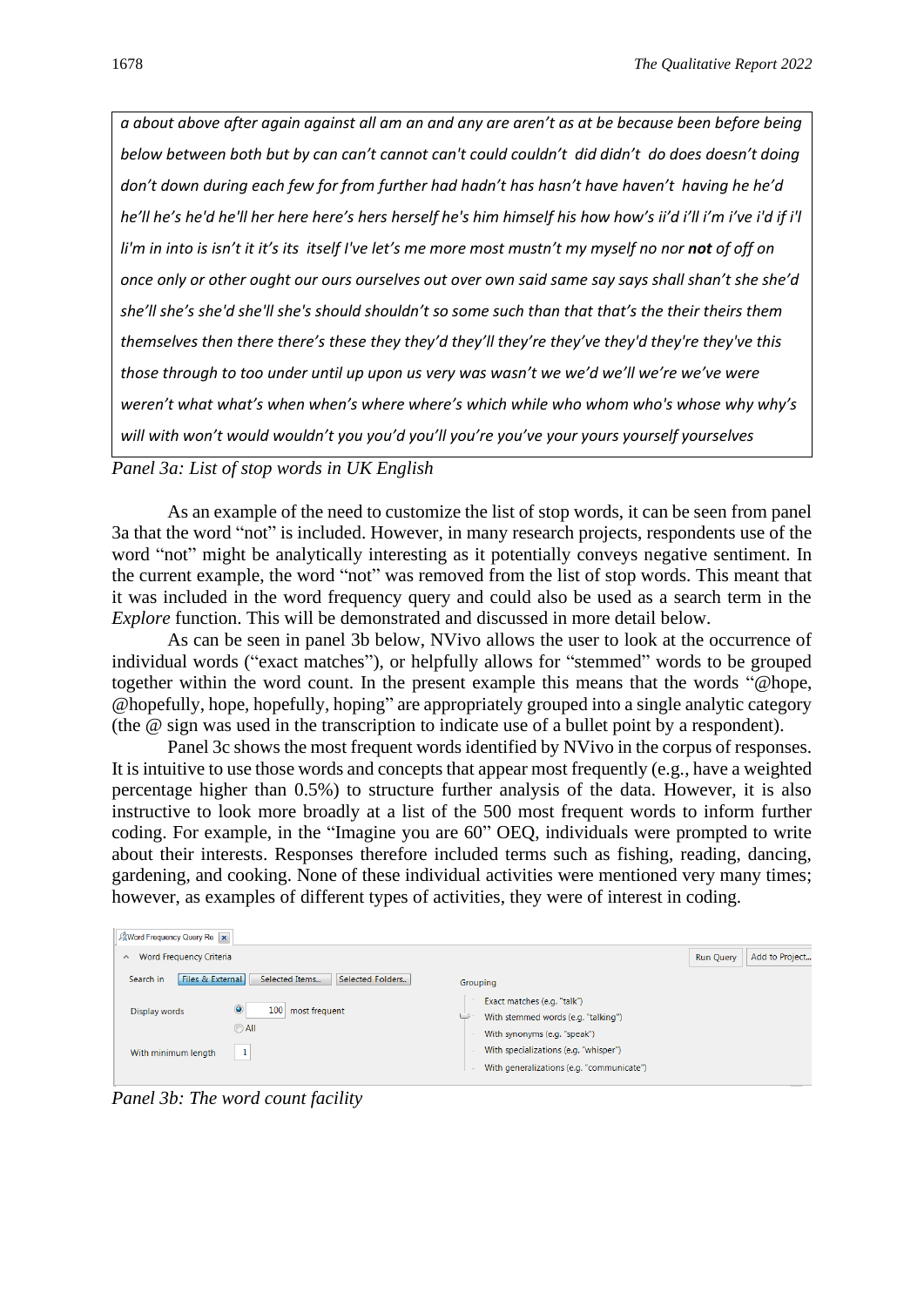|                |               |                |       | Weighted   |                                       |             |
|----------------|---------------|----------------|-------|------------|---------------------------------------|-------------|
|                | Word          | Length         | Count | Percentage | Similar Words                         | cum<br>$\%$ |
| Rank           |               |                |       | (% )       |                                       |             |
| $\mathbf{1}$   | health        | 6              | 146   | 2.27       | @health, health                       | 2.27        |
| $\overline{2}$ | life          | $\overline{4}$ | 144   | 2.24       | life, lifes                           | 4.51        |
| $\overline{3}$ | still         | 5              | 138   | 2.15       | @still, still                         | 6.66        |
|                | hoping        | 6              | 135   | 2.10       | @hopefully,<br>@hope,<br>hope,        |             |
| $\overline{4}$ |               |                |       |            | hopefully, hoping                     | 8.76        |
|                | working       | $\overline{7}$ | 100   | 1.56       | @work, @working, work, worked,        |             |
| $\mathfrak s$  |               |                |       |            | working                               | 10.32       |
| $\overline{6}$ | now           | 3              | 83    | 1.29       | now                                   | 11.61       |
| $\overline{7}$ | time          | $\overline{4}$ | 71    | 1.11       | time, times                           | 12.72       |
| 8              | years         | 5              | 70    | 1.09       | year, years                           | 13.81       |
|                | living        | 6              | 69    | 1.07       | @living, live, lived, liveing, lives, |             |
| 9              |               |                |       |            | living                                | 14.88       |
|                | enjoying      | 8              | 66    | 1.03       | @enjoying,<br>enjoyable,<br>enjoy,    |             |
| 10             |               |                |       |            | enjoyed, enjoying                     | 15.91       |
| 11             | 60            | $\overline{2}$ | 64    | 1.00       | 60                                    | 16.91       |
| 12             | going         | 5              | 61    | 0.95       | @go, @going, go, going                | 17.86       |
| 13             | family        | 6              | 56    | 0.87       | families, family                      | 18.73       |
| 14             | good          | $\overline{4}$ | 55    | 0.86       | good                                  | 19.59       |
| 15             | like          | $\overline{4}$ | 55    | 0.86       | like, liked, likely, likes            | 20.45       |
| 16             | able          | $\overline{4}$ | 51    | 0.79       | able                                  | 21.24       |
| 17             | get           | 3              | 50    | 0.78       | get, getting                          | 22.02       |
| 18             | homes         | $\overline{5}$ | 47    | 0.73       | @home, home, homes                    | 22.75       |
| 19             | grandchildren | 13             | 46    | 0.72       | grandchildren                         | 23.47       |
| 20             | happy         | 5              | 46    | 0.72       | happiness, happy                      | 24.19       |
|                | love          | $\overline{4}$ | 45    | 0.70       | love, loved, loveing, lovely, loves,  |             |
| 21             |               |                |       |            | loving                                | 24.89       |
| 22             | looks         | 5              | 44    | 0.68       | @looking, look, looking, looks        | 25.57       |
|                | interests     | 9              | 42    | 0.65       | @interests, interest,<br>interesting, |             |
| 23             |               |                |       |            | interests                             | 26.22       |
| 24             | children      | 8              | 42    | 0.65       | children                              | 26.87       |

*Panel 3c: The most frequent words in the corpus*

# **Step 4: Text Coding, Refining the Automatic Coding, and Developing Categories or Meta-Codes**

Once a list of frequently used words has been created using NVivo, this can be used to create a new set of nodes by running a series of automatic word searches and saving the results as new nodes. This is accomplished using the "Text search" feature in NVivo. When using this function, it is helpful to be aware that use of the Text search feature with the default settings will only code the word itself, removing the context when you view the results of a crosstab query (see below). I therefore recommend coding the whole text of the response that contains the word of interest; this is shown in Panel 4a. This is specifically applicable to analysis of OEQs, where each text is likely to be short.

Having completed the automatic coding using a text search query, it is then important to clean and refine the contents of the code so that you have an understanding of what it means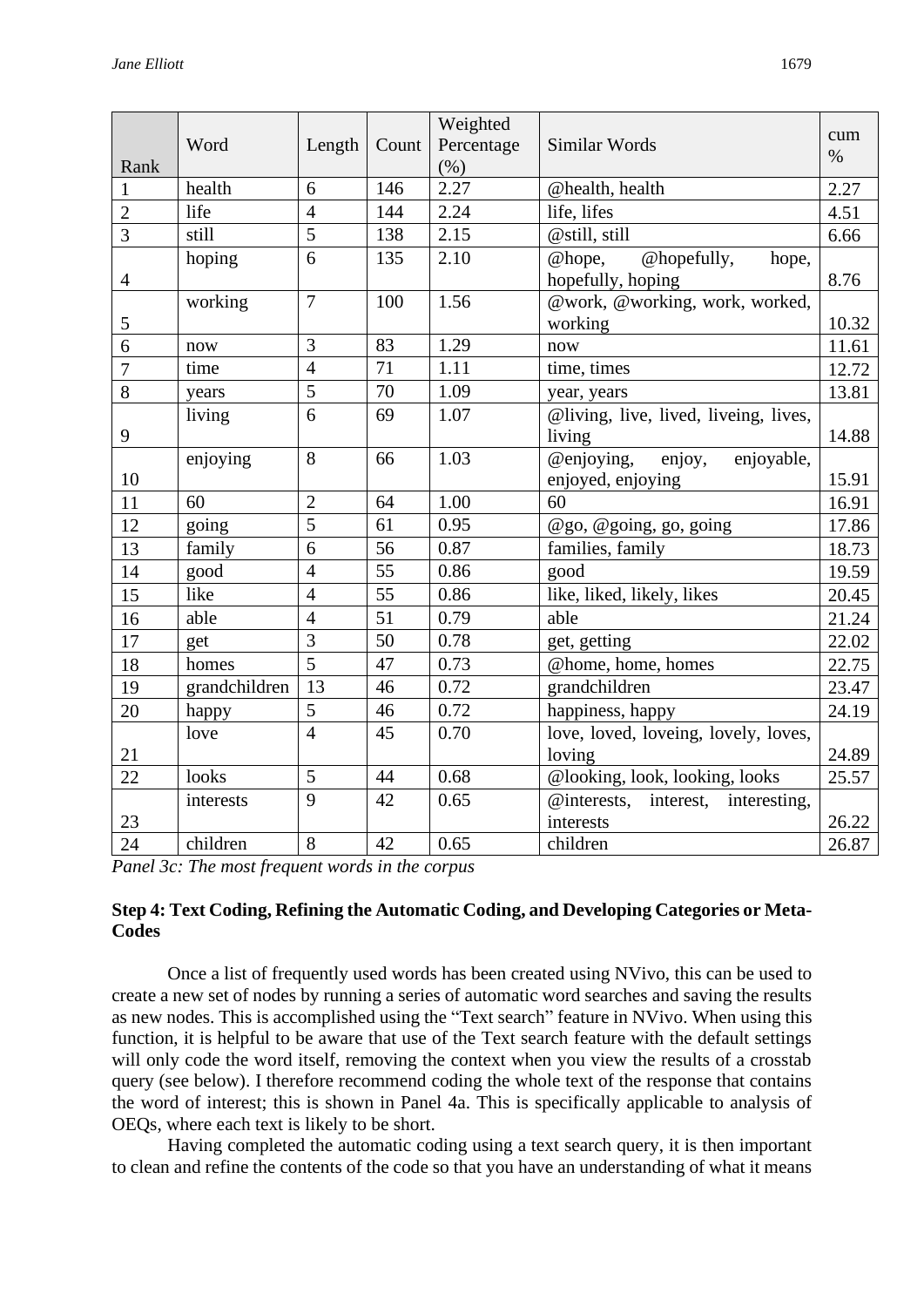in practice. For example, in the analysis of individuals' expectations about life at 60, the word "sport" was used a few times. When the responses that mentioned sport were examined in more detail, it was found that they all referred to *watching* sport rather than *playing* sport. For example:

*The life I lead is boring and mundane. @My interests are reading and watching sport on T.V. @My home life is O.K. seeing the grandchildren is a pleasure and am still married after nearly 40 years together. @Health is not bad, but disability is getting worse. I am in a wheelchair permanently. I am not doing any work (N14117R).*

|   |          |            | <b><i>A</i></b> Text Search Query - Result x              |                  |                       |                       |                                |    |                  |         |                          |        |                                                                       |            |              |                       |
|---|----------|------------|-----------------------------------------------------------|------------------|-----------------------|-----------------------|--------------------------------|----|------------------|---------|--------------------------|--------|-----------------------------------------------------------------------|------------|--------------|-----------------------|
| Í |          |            | ← Text Search Criteria                                    |                  |                       |                       |                                |    |                  |         |                          |        |                                                                       | Run Query  | Save Results | Add to Project        |
|   |          | Search in  |                                                           | Files & External |                       | Selected Items        |                                |    | Selected Folders |         |                          | Find   |                                                                       |            |              |                       |
|   |          | Search for |                                                           |                  |                       |                       |                                |    |                  | Special |                          |        | Exact matches (e.g. "talk")                                           |            |              |                       |
|   | not      |            |                                                           |                  |                       |                       |                                |    |                  |         |                          | ۰      | With stemmed words (e.g. "talking")                                   |            |              |                       |
|   |          |            |                                                           |                  |                       |                       |                                |    |                  |         |                          | $\sim$ | With synonyms (e.g. "speak")<br>With specializations (e.g. "whisper") |            |              |                       |
|   |          |            |                                                           |                  |                       |                       |                                |    |                  |         |                          |        | With generalizations (e.g. "communicate")                             |            |              |                       |
|   |          | Spread to  |                                                           |                  | <b>Custom Context</b> |                       |                                |    |                  |         | $\blacktriangledown$     |        |                                                                       |            |              |                       |
|   | $M$ Name |            |                                                           |                  |                       |                       |                                |    | / In Folder      |         |                          |        |                                                                       | References | Coverage     |                       |
|   |          |            |                                                           |                  |                       |                       |                                |    |                  |         |                          |        |                                                                       |            |              | Vierma                |
|   |          |            | <b>Spread Coding</b>                                      |                  |                       |                       |                                |    |                  | 2       | $\overline{\mathbf{x}}$  |        |                                                                       |            |              |                       |
|   |          |            | <b>Spread Coding to</b>                                   |                  |                       | <b>Custom Context</b> |                                |    |                  |         | $\overline{\phantom{a}}$ |        |                                                                       |            |              | Reference   Word Tree |
|   |          |            | Text   Media   Transcript   Region   Log   Dataset        |                  |                       |                       |                                |    |                  |         |                          |        |                                                                       |            |              |                       |
|   |          |            | Context for text in documents, PDFs, externals and memos: |                  |                       |                       |                                |    |                  |         |                          |        |                                                                       |            |              |                       |
|   |          |            |                                                           |                  |                       |                       |                                |    |                  |         |                          |        |                                                                       |            |              |                       |
|   |          |            | Number of words                                           |                  |                       | $\sqrt{5}$            | $\frac{\triangle}{\mathbf{v}}$ |    |                  |         |                          |        |                                                                       |            |              |                       |
|   |          |            | Surrounding paragraph                                     |                  |                       |                       |                                |    |                  |         |                          |        |                                                                       |            |              |                       |
|   |          |            | Surrounding paragraph style<br><b>O</b> Entire text       |                  |                       |                       |                                |    |                  |         |                          |        |                                                                       |            |              |                       |
|   |          |            | O None                                                    |                  |                       |                       |                                |    |                  |         |                          |        |                                                                       |            |              |                       |
|   |          |            |                                                           |                  |                       |                       |                                |    |                  |         |                          |        |                                                                       |            |              |                       |
|   |          |            |                                                           |                  |                       |                       |                                |    |                  |         |                          |        |                                                                       |            |              |                       |
|   |          |            |                                                           |                  |                       |                       |                                |    |                  |         |                          |        |                                                                       |            |              |                       |
|   |          |            |                                                           |                  |                       |                       |                                | OK |                  | Cancel  |                          |        |                                                                       |            |              |                       |
|   |          |            |                                                           |                  |                       |                       |                                |    |                  |         |                          |        |                                                                       |            |              |                       |

*Panel 4a: Using the Text Search function in NVivo to create new nodes*

The initial individual codes created using the text search query can be thought of as a way of indexing the data (Elliott, 2018). These granular codes can then be refined or aggregated to form parent codes (or categories). Returning to the example of the interests that respondents wrote about when imagining life at age 60, these could be aggregated into two categories: "active interests" and "passive interests" (see Panel 4b), with "active" interests defined as those which required more physical mobility. This process of aggregating individual codes (which simply index or label a portion of text) into more thematic of conceptual categories has been discussed in detail by other authors (Elliott, 2018). What is key here is that while NVivo12 simplifies the practical process of aggregation, the decisions about what constitutes an informative analytic category rest with the researcher (Grodal et al., 2021).

As can be seen from Panel 4b, a further challenge in this example is the heterogeneity of the data, with many different specific interests only mentioned by a very small number of individuals. However, by aggregating these small numbers, more meaningful conceptual categories can be created. This underlines the need for close reading of the text and is a further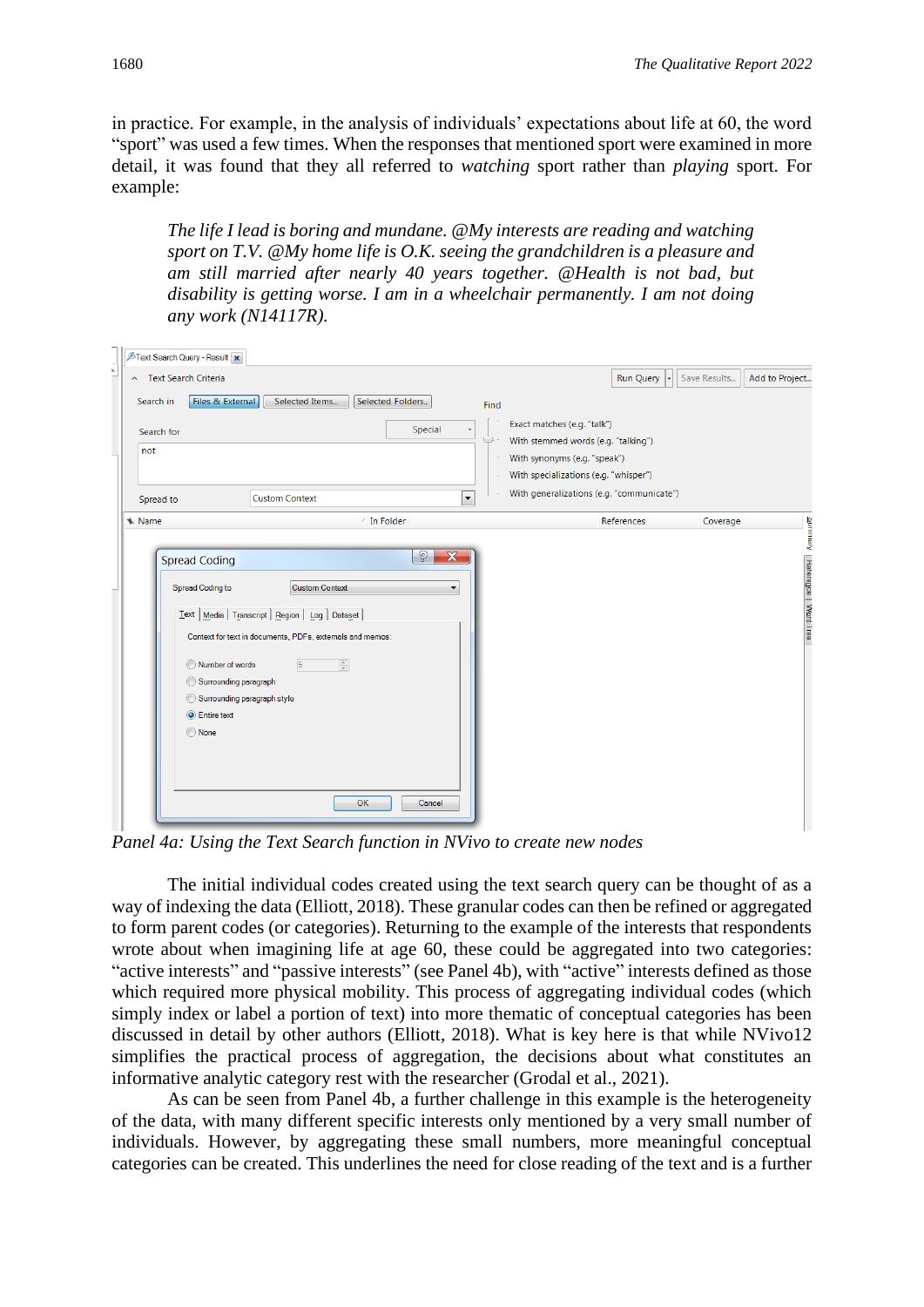reminder that although NVivo can aid analysis, the responsibility for developing concepts is still firmly with the researcher.

| Name                   | <b>Files</b><br>t. | References     |
|------------------------|--------------------|----------------|
| active interests<br>e  | 1                  | 68             |
| allotment              | 1                  | 1              |
| <b>Boating</b>         | 1                  | 1              |
| dancing                | 1                  | 4              |
| darts                  | 1                  | $\overline{2}$ |
| fishing                | 1                  | 5              |
| gardening              | $\mathbf{1}$       | 15             |
| golf                   | $\mathbf{1}$       | $\overline{2}$ |
| running                | $\mathbf{1}$       | 1              |
| snooker                | 1                  | $\overline{a}$ |
| swimming               | 1                  | 8              |
| walking                | $\mathbf{1}$       | 27             |
| passive interests<br>⊟ | 1                  | 59             |
| <b>Birds</b>           | 1                  | 3              |
| cooking                | 1                  | $\overline{a}$ |
| crafting               | 1                  | 4              |
| crosswords             | 1                  | 2              |
| football (watching)    | 1                  | $\overline{a}$ |
| knitting               | $\mathbf{1}$       | 3              |
| music                  | $\mathbf{1}$       | 12             |
| painting               | 1                  | 3              |
| reading                | 1                  | 20             |
| sport (watching)       | 1                  | 4              |
| theatre or cinema      | 1                  | 4              |

*Panel 4b: Aggregating specific codes into broader concepts*

If researchers are interested in understanding the "attitude" or sentiment of a writer from their text, this can, to some extent, be deduced from their lexical choices. This is because many words will have inherent positive or negative valences (e.g., happy, healthy, interesting, vs. sad, unhealthy, boring). <sup>6</sup> The frequency with which such words are used in a text or a response to an OEQ can be used to infer the attitude or mood of the author. However, use of a negative such as "not" can clearly reverse the sentiment expressed in a phrase or sentence. For this reason, there may be words that are of analytic interest but, as discussed above, by default are counted as "stop words" within NVivo 12 (see panel 3a). In the present example, let's focus on the use of the word "not," a key example of a "contextual valence shifter" (Polanyi & Zaenen, 2006).

In total, the word "not" was used 112 times within the 287 responses. By creating a node based on a text search query (see panel 4a) we can see that 90 individuals had used the word "not" in their responses (some more than once). This code can then be refined further by examining all of the 90 responses using the word "not" to develop an understanding of how cohort members were using this negative qualifier. As can be seen in Panel 4c below, of the 90 responses which included the word "not," 54 expressed a negative sentiment, 30 were neutral,

<sup>6</sup> NVivo12 also provides some automatic sentiment analysis coding based on assigning a sentiment score to each word. It is important to understand that this tool looks at the sentiment of words in isolation—the context is not taken into account. This means that NVivo cannot take account of sarcasm, double negatives, slang, dialect variations, idioms, ambiguity (For further information see: https://helpnv.qsrinternational.com/12/win/v12.1.110-d3ea61/Content/coding/auto-detect-codesentiment.htm?Highlight=sentiment%20analysis).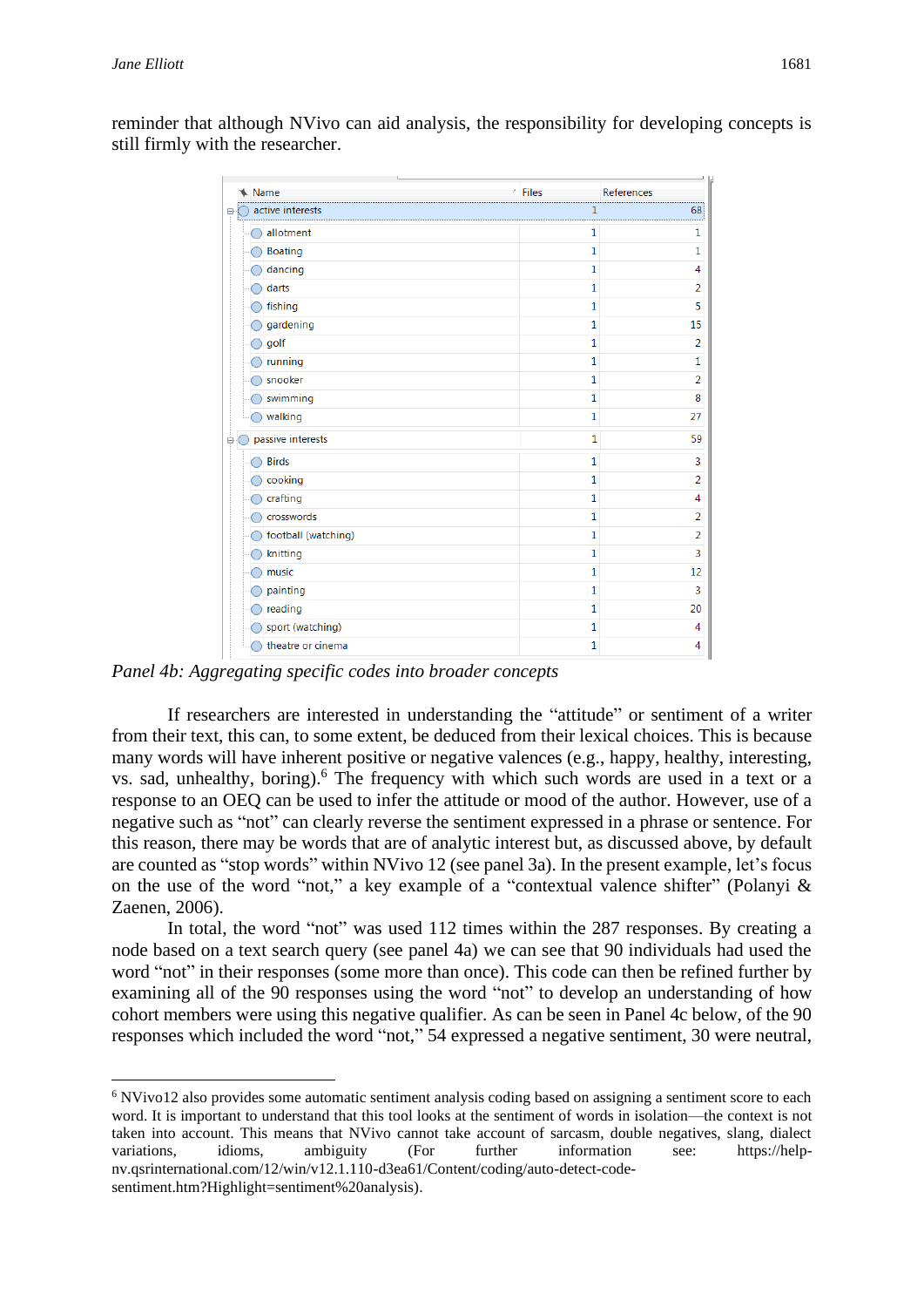and 17 expressed a positive sentiment. <sup>7</sup> For example negative: "My health is **not** very good," neutral: "Hope I am not in the U.K and living away," and positive: "My health will have improved or at least not worsened."

| Not text spread to paragraph         | 1 | 90             |
|--------------------------------------|---|----------------|
| negative sentiment                   | 1 | 54             |
| not - lack of money                  | 1 | 5              |
| not alive - existent                 | 1 | $\overline{2}$ |
| not capability                       | 1 | 10             |
| not enough time                      | 1 | 2              |
| not good health                      | 1 | 13             |
| not other - negative                 | 1 | 13             |
| not want to reply or think of future | 1 | 9              |
| neutral sentiment                    | 1 | 30             |
| not different from now               | 1 | 3              |
| not other                            | 1 | 12             |
| not working                          | 1 | 15             |
| positive sentiment                   | 1 | 17             |
| health not worsened                  | 1 |                |
| not other positive                   | 1 | 10             |

*Panel 4c: Refining coding of responses that use the word "not"*

The discussion above underlines that NVivo12 can help with analysis first by making it possible to search for specific words or groups of stemmed words. It can then be used to code segments of text automatically based on the occurrence of key words. However considerable interpretation and refinement of coding is still needed by the researcher. Indeed, the use of NVivo could be argued to provide an additional spur to hermeneutic analysis in that its focus on individual words forces close attention to the text and an examination of how individuals have worded their responses.

#### **Step Five: Matrix Coding Queries and Crosstabulation Queries**

The final stage of the method for analysis of OEQs, described by Feng and Behar-Horenstein (2019) using NVivo11, is to use a matrix coding query to explore the patterning of core themes within OEQs by key attributes of respondents.<sup>8</sup> However, an improved tool in NVivo12 is the crosstab coding query (Panel 5a), and this is now more appropriate for the analysis of how codes are linked to specific attributes. The crosstab query is accessed via the "Explore" menu in NVivo. As can be seen from Panel 5b, a crosstab has a very similar format to a matrix. The first column shows the nodes, the first row shows the attribute of interest, and each cell of the crosstab represents the number of responses (i.e., the number of cases) which have been coded to the nodes. However, there are three major advantages of the Crosstab tool for the analysis of OEQs, and I therefore wanted to alert readers that Feng and Behar-Horenstein's description of the use of NVivo is now somewhat outdated. These advantages are

<sup>7</sup>Some responses used the word 'not' in more than one way, and so a response could be coded to more than one type of sentiment.

<sup>&</sup>lt;sup>8</sup>In many surveys that include OEQs, attributes will represent demographic variables such as gender, age, educational level, marital status, employment status etc. However, the method is very flexible and any categorical variables from the survey can be used in this stage of analysis.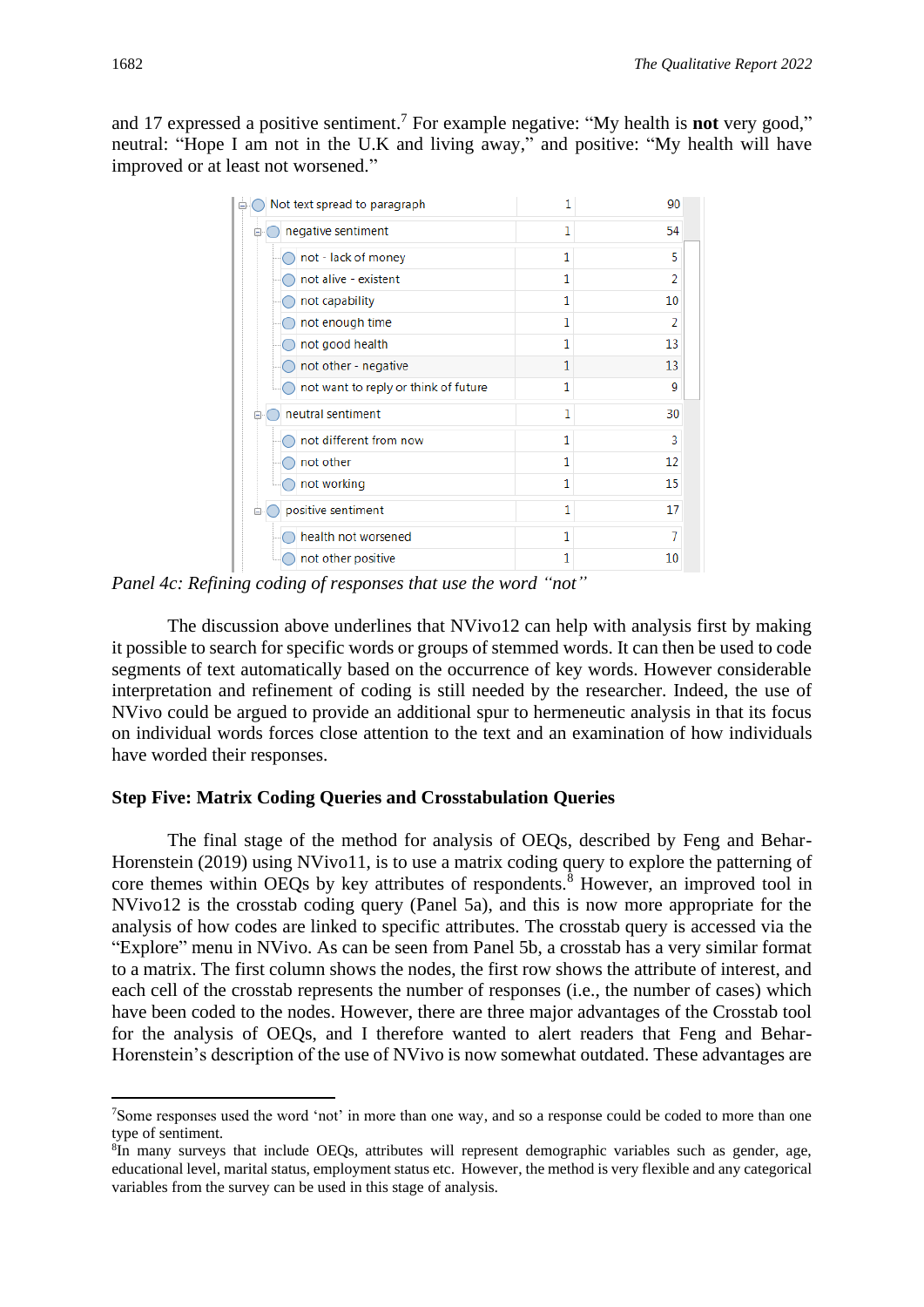that first, the crosstab tool is quicker and more straightforward to use than the matrix coding tool (because attributes are listed on the right-hand side of the criteria box, and values of attributes do not need to be specified one by one), second, the crosstab tool allows for percentages and raw counts to be displayed, and third, two layers of categorisation are possible using the crosstab tool so that patterning of nodes can be examined in the context of two attributes simultaneously.<sup>9</sup>

| Crosstab Query - Results      | <b>Word Frequency Query R</b> | work text search | Crosstab Query - Results       | Crosstab Query - Results                  | $\mathbf{x}$                     |                |
|-------------------------------|-------------------------------|------------------|--------------------------------|-------------------------------------------|----------------------------------|----------------|
| Crosstab Criteria<br>$\wedge$ |                               |                  |                                |                                           | Save Results<br><b>Run Query</b> | Add to Project |
| Crosstab codes against        | <b>Attributes</b>             |                  | Search in                      | Files & Externals                         | Selected Items                   | Selected Folde |
| Codes                         |                               |                  |                                |                                           |                                  |                |
| Nodes\\active interests       |                               |                  |                                | Classification                            | <b>Survey Respondent</b>         |                |
| Nodes\\passive interests      |                               |                  |                                | Attribute 1                               | Gender                           |                |
|                               |                               |                  |                                |                                           |                                  |                |
|                               |                               |                  | $\sim$                         | Attribute 2                               |                                  |                |
| ٠<br>$\overline{\phantom{a}}$ |                               |                  | $\boldsymbol{\mathrm{v}}$<br>▲ | Include "Unassigned" and "Not Applicable" |                                  |                |
|                               |                               |                  | Ш.                             |                                           |                                  |                |

*Panel 5a – The new crosstab tool in NVivo12*

To demonstrate the use of the crosstab tool, Panel 5b shows the count (number) of responses from men (Gender=1) and women (Gender=2) which mentioned active and passive interests when imagining life at age 50. For example, 16 of the 240 men mention active interests in their imagined life at age 60 compared with 35 of 241 women, and in total, 51 from the total sample of 481 individuals mentioned active interests. This is a very simple example focussing only on two nodes (namely, active and passive interests), but a very comprehensive list of nodes can be added to the crosstab providing an overview of how the codes within responses are distributed by each attribute.

| Survey Respondent | Gender = 1 (240) | Gender = 2 (241) | <b>Total (481)</b> |
|-------------------|------------------|------------------|--------------------|
| active interests  | 16               | 35               | 51                 |
| passive interests | 19               | 24               |                    |
| Total (unique)    | 35               | 49               | 84                 |

*Panel 5b: Crosstab of nodes by gender*

Panel 5c converts these counts into percentages (an option available in the Crosstab query ribbon) so that we can see that 14.5% of women mention active interests in their response compared with just 6.7% of men. The use of percentages for comparison purposes is particularly valuable when the numbers in the different categories of an attribute are different. NVivo12 does not provide tests of statistical significance, but the data could be exported to a package such as SPSS if this extra level of rigour was required.

<sup>9</sup>The crosstab query tool is discussed here in relation to the analysis of OEQs however it has wider applicability for anyone wishing to look at the relationship between the attributes of texts and the codes attached to those texts.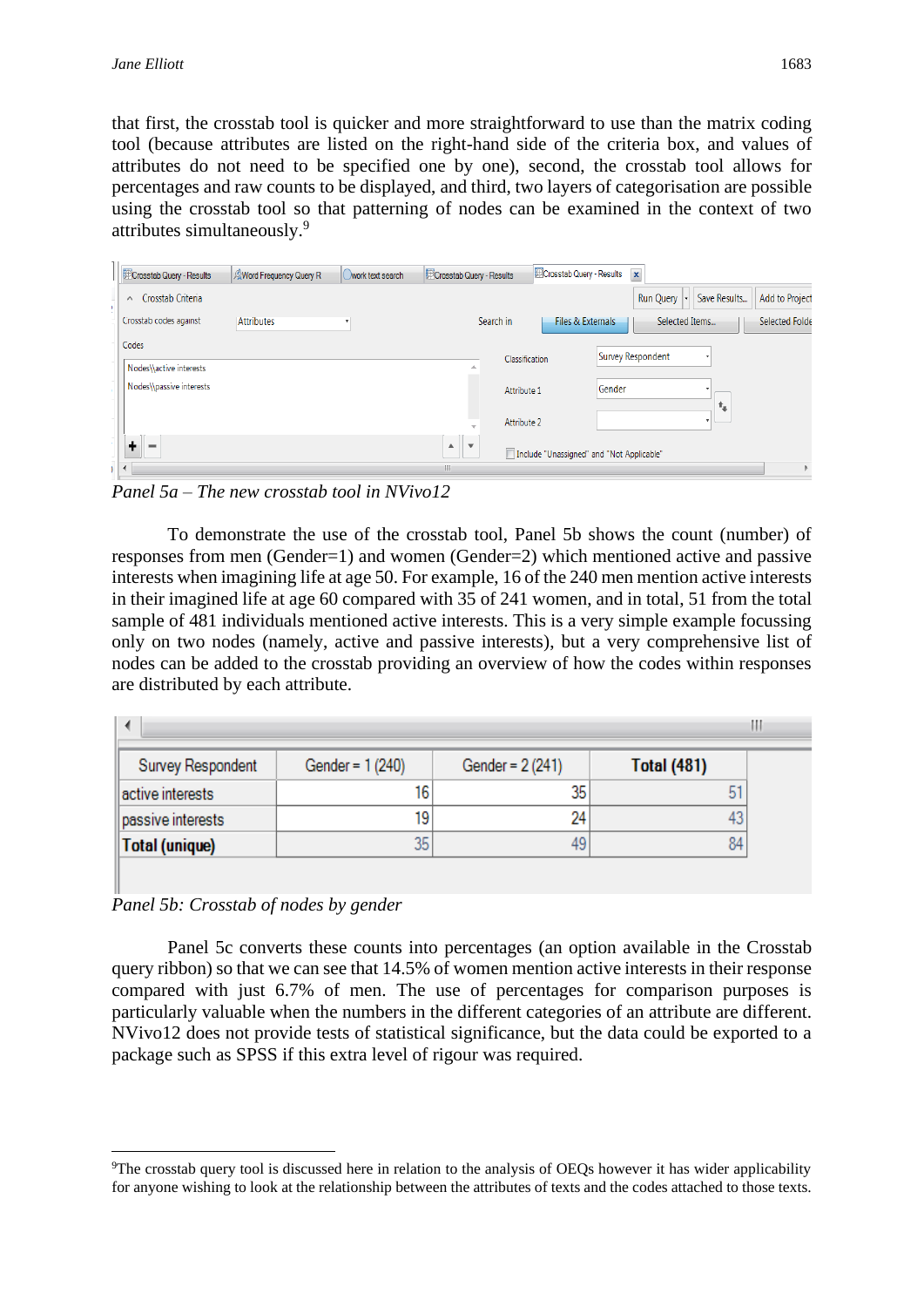| Survey Respondent | Gender = $1(240)$ | Gender = $2(241)$ | <b>Total (481)</b> |
|-------------------|-------------------|-------------------|--------------------|
| active interests  | 6.67%             | 14.52%            | $10.6\%$           |
| passive interests | 7.92%             | 9.96%             | 8.94%              |
| Total (unique)    | 14.58%            | 20.33%            | 17.46%             |

*Panel 5c: Crosstab of nodes by gender (%)*

# **A Preliminary Comparison Between Using NVivo and More Fully Automated Approaches for Analysis**

Where there are thousands of responses to analyze and the focus is primarily on the ostensible content (rather than the form) of the text, a more thoroughgoing automated analysis is likely to be preferred to the use of a CAQDAS package such as NVivo. The lack of precision and possibility of some miss-codes due to the ambiguity of language is likely to be mitigated by the very large sample size. As with all research, however, it is crucial that the research question remains central to any decisions about how the analysis is undertaken. Responses to the open-ended invitation to "Imagine you are 60" in the age 50 sweep of the 1958 British Birth Cohort Study, used as an example above, have also been analyzed using more thoroughly automated techniques (Weber, 2021). Weber has used Natural Language Processing (NLP) software together with relative frequency analysis and topic modelling within R to analyze the complete corpus of over 6,500 responses. Weber's focus is on whether there are gender differences or social class differences in how individuals answer an OEQ about the future. But the results reported can do little more than sketch out the different topics more frequently mentioned by men and women or by individuals from different social class backgrounds. In contrast, as has been demonstrated above, NVivo12 allows identification and counting of a simple code such as use of the word "not," but also provides the tools to enable the researcher to look at this code in more detail. A more qualitative or hermeneutic analysis can then be undertaken that seeks to identify the strategies individuals use when responding to a question. Where the sample is in the order of a few hundred responses, it is very manageable for the text to be analyzed using CAQDAS (e.g., NVivo12). An advantage of this approach is that it allows the researcher to remain closer to the data throughout, and manually to check and refine initial automatic coding. This approach also allows for greater attention to be focussed on the form, or style, of response. An advantage of the free text generated by asking OEQs is that it provides access to respondents' thoughts and ideas in their own words. This means that more subtle analysis can be undertaken that looks for patterns in the precise vocabulary and phraseology used by respondents (Fielding et al., 2012).

#### **Implications and Considerations**

As previous authors have highlighted, there is a tendency for those reporting the analysis of qualitative data to mention that they have used a CAQDAS package such as NVivo, without spelling out in detail how they have used the package to aid their explorations and analysis (Paulus et al., 2017). The aim of this paper has therefore been to help remedy this deficit by describing in detail one approach to the analysis of mixed-methods data aided by NVivo12.

One danger of presenting a step-by-step guide to using NVivo for the analysis of OEQs is that it suggests a relatively linear analytic process and can imply that the software is responsible for the analysis. The constraints of the format and length of a journal article mean that the process of analysis is inevitably over-simplified: most qualitative analysis is a messy and iterative process. Hypotheses and ideas are generated through close interaction with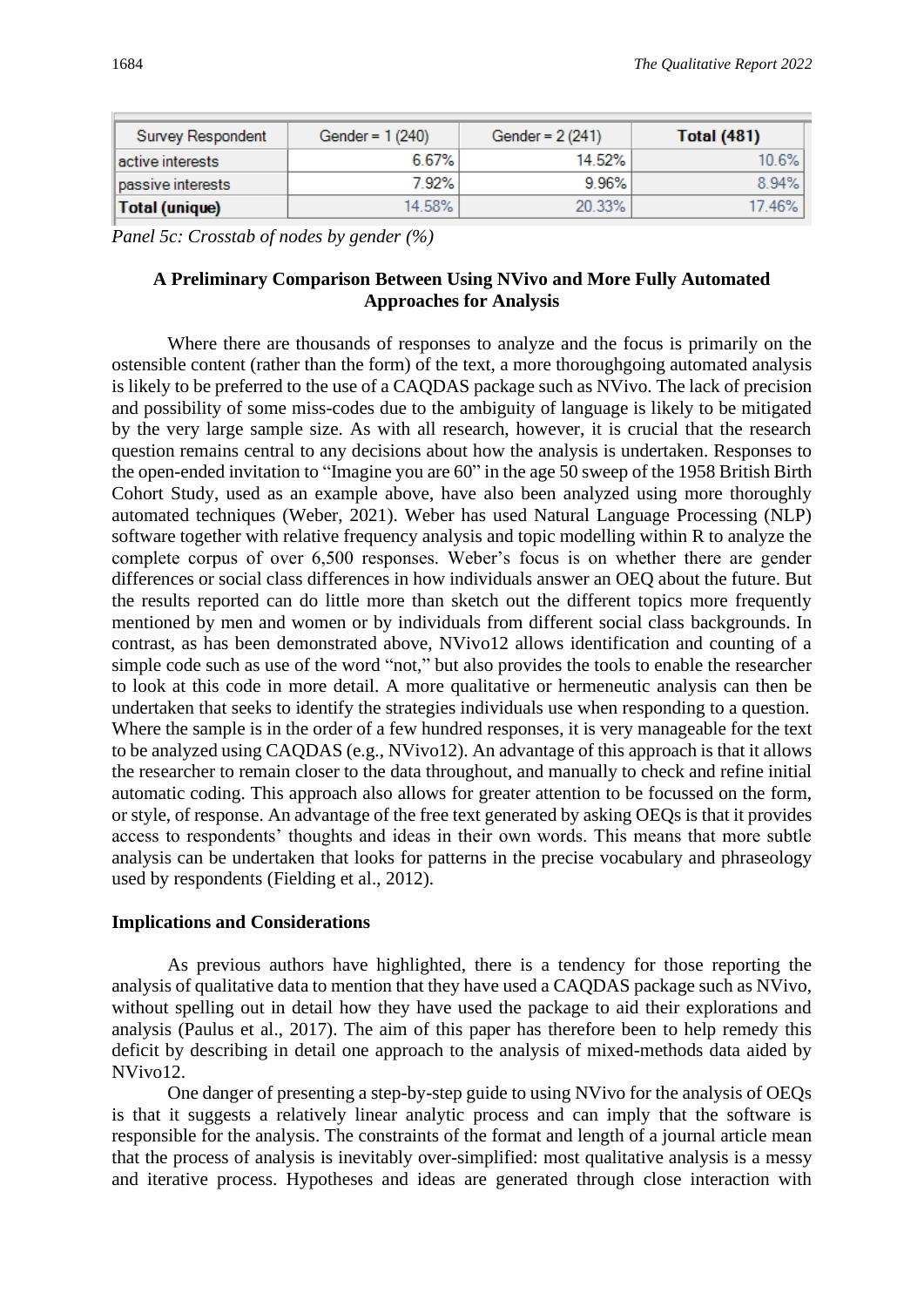individual extracts of text, which can then be tested by looking at patterns across the whole set of data using the crosstabs query. A key benefit of CAQDAS packages such as NVivo is that they allow for the documentation of this process, for example, by using the memo function to take notes on emerging ideas.

However, it should also be emphasised that the systematic and appropriate use of a CAQDAS package is not in itself a guarantee of high-quality analysis and insightful results. Indeed, it has been argued that OEQs in surveys frequently do not provide a sound basis for rigorous qualitative research (LaDonna et al., 2018). The problem identified by LaDonna at al. is that free-text responses within structured surveys rarely produce data *rich* enough to achieve the sincerity, credibility or resonance that characterises *rigorous* qualitative research (as characterised by Tracy, 2010). For qualitative evidence to be rich, it must have context, personal meaning, and emotional and social nuance (O'Cathain & Thomas, 2004). It will clearly be important for researchers to make their own judgements about the quality of data that has been generated by OEQs within a specific survey, and in turn, judgements about quality will be made in the context of the research topic or research questions being addressed. In the current example, as discussed above, the prospective nature of the longitudinal cohort study which included the OEQ means that a great deal of additional information is available to the researcher providing context to the response to a single OEQ. In summary, however, while NVivo will help with coding and counting elements within the free-text responses generated, it is ultimately the researcher's interpretation of that data which will be judged according to whether it deepens our understanding of the social phenomenon being explored.

#### **Data**

University of London, Institute of Education, Centre for Longitudinal Studies. (2020). National Child Development Study: Age 50, Sweep 8, "Imagine You are 60", 2008-2009. [data collection]. UK Data Service. SN: 6978, DOI: 10.5255/UKDA-SN-6978-1

#### **References**

- Andrews, M. (2018). Imagining the 'baffling geography' of age. *Journal of Aging Studies*, *47*, 90–95.<https://doi.org/10.1016/j.jaging.2018.03.003>
- Bazeley, P. (2006). The contribution of computer software to integrating qualitative and quantitative data and analyses. *Research in the Schools*, *13*(1), 64-74.
- Bazeley, P. (2009). Editorial: Integrating data analyses in mixed methods research. *Journal of Mixed Methods Research*, *3*(3), 203–207.<https://doi.org/10.1177/1558689809334443>
- Brookes, G., & Baker, P. (2017). What does patient feedback reveal about the NHS? A mixed methods study of comments posted to the NHS Choices online service. *BMJ Open*, *7*(4), e013821.<https://doi.org/10.1136/bmjopen-2016-013821>
- Crow, G., & Andrews, M. (2019). Biographical interviews and imagined futures essay writing: Users of two methods in conversation. *International Journal of Social Research Methodology*, *22*(6), 557–569.<https://doi.org/10.1080/13645579.2019.1610597>
- Elliott, J. (2008). The narrative potential of the British Birth Cohort Studies. *Qualitative Research*, *8*(3), 411–421.<https://doi.org/10.1177/1468794106093637>
- Elliott, J., & Brown, M. (2011). *Data note on response rates and potential response bias relating to the use of the paper self-completion questionnaire used as part of the 2008 sweep of the National Child Development Study*. 10.
- Elliott, J. (2012). *Imagine you are 60*. Centre for Longitudinal Studies. [https://cls.ucl.ac.uk/wp](https://cls.ucl.ac.uk/wp-content/uploads/2017/07/FINAL-CLS-WP-20126.pdf)[content/uploads/2017/07/FINAL-CLS-WP-20126.pdf](https://cls.ucl.ac.uk/wp-content/uploads/2017/07/FINAL-CLS-WP-20126.pdf)
- Elliott, V. (2018). Thinking about the coding process in qualitative data analysis. *The*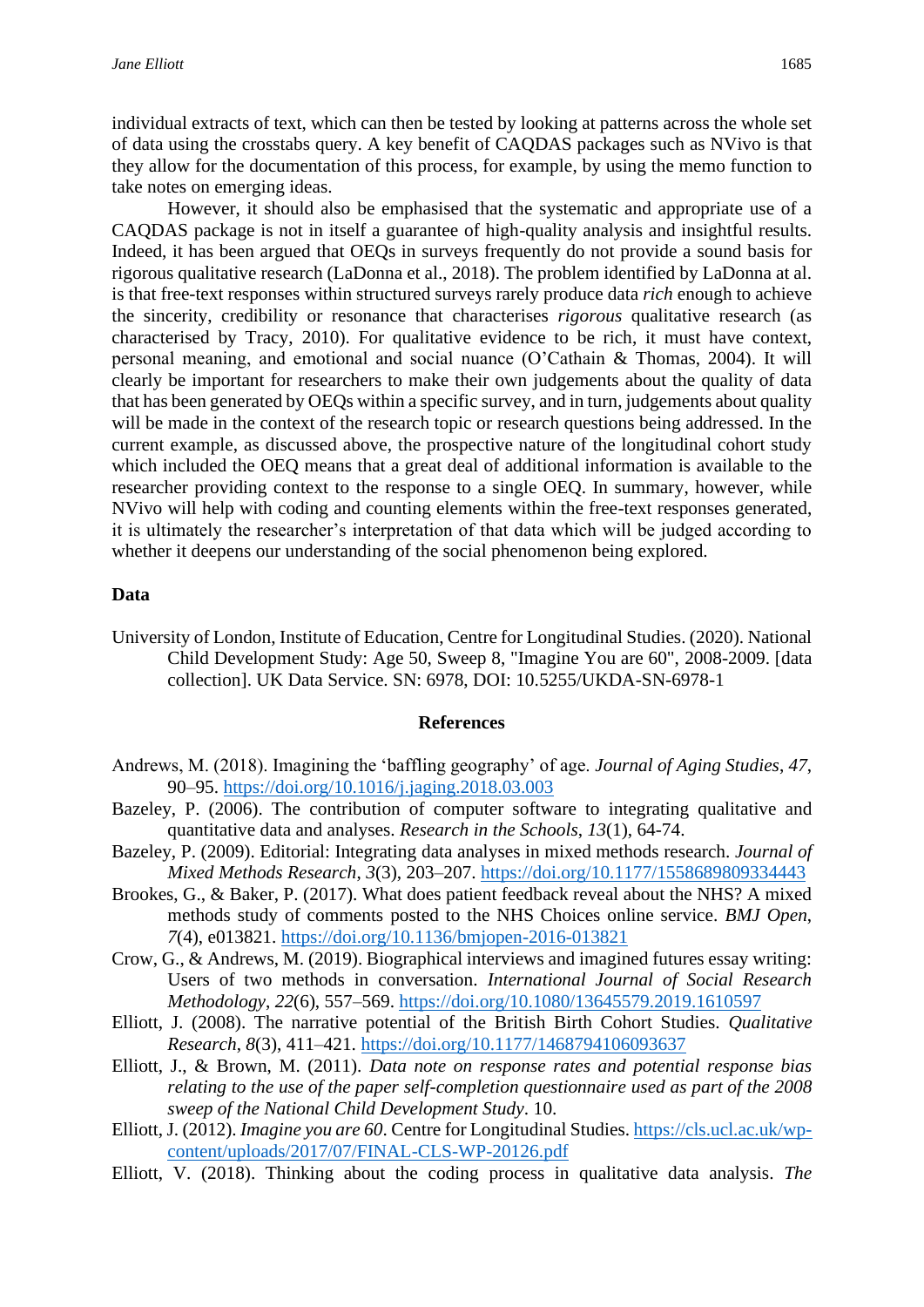*Qualitative Report, 23*(11), 2850-2861[. https://doi.org/10.46743/2160-3715/2018.3560](https://doi.org/10.46743/2160-3715/2018.3560)

- Feng, X., & Behar-Horenstein, L. (2019). Maximizing NVivo utilities to analyze open-ended responses. *The Qualitative Report*, *24*(3), 563–571. [https://doi.org/10.46743/2160-](https://doi.org/10.46743/2160-3715/2019.3692) [3715/2019.3692](https://doi.org/10.46743/2160-3715/2019.3692)
- Fielding, J., Fielding, N., & Hughes, G. (2012). Opening up open-ended survey data using qualitative software*. Quality and Quantity, 47,* 3261-3276. https://doi.org/10.1007/s11135-012-9716-1
- Grodal, S., Anteby, M., & Holm, A. L. (2021). Achieving rigor in qualitative analysis: The role of active categorization in theory building. *Academy of Management Review*, *46*(3), 591–612.<https://doi.org/10.5465/amr.2018.0482>
- Jackson, K., Paulus, T., & Woolf, N. (2018). The Walking Dead genealogy: Unsubstantiated criticisms of qualitative data analysis software (QDAS) and the failure to put them to rest. *The Qualitative Report*, *23*(13), 74-91. [https://doi.org/10.46743/2160-](https://doi.org/10.46743/2160-3715/2018.3096) [3715/2018.3096.](https://doi.org/10.46743/2160-3715/2018.3096)
- LaDonna, K. A., Taylor, T., & Lingard, L. (2018). Why open-ended survey questions are unlikely to support rigorous qualitative insights. *Academic Medicine*, *93*(3), 347–349. <https://doi.org/10.1097/ACM.0000000000002088>
- O'Cathain, A., & Thomas, K. J. (2004). "Any other comments?" Open questions on questionnaires – a bane or a bonus to research? *BMC Medical Research Methodology*, *4*(1), 25.<https://doi.org/10.1186/1471-2288-4-25>
- Paulus, T., Woods, M., Atkins, D. P., & Macklin, R. (2017). The discourse of QDAS: Reporting practices of ATLAS.ti and NVivo users with implications for best practices. *International Journal of Social Research Methodology*, *20*(1), 35–47. <https://doi.org/10.1080/13645579.2015.1102454>
- Polanyi, L., & Zaenen, A. (2006). Contextual valence shifters. In J. G. Shanahan, Y. Qu, & J. Wiebe (Eds.), *Computing attitude and affect in text: Theory and applications* (Vol. 20, pp. 1–10). Springer-Verlag. [https://doi.org/10.1007/1-4020-4102-0\\_1](https://doi.org/10.1007/1-4020-4102-0_1)
- Power, C., & Elliott, J. (2006). Cohort profile: 1958 British birth cohort (National Child Development Study). *International Journal of Epidemiology*, *35*(1), 34–41. <https://doi.org/10.1093/ije/dyi183>
- Schiffrin, D. (1996) 'Narrative as Self-Portrait: Sociolinguistic Constructions of Identity' , Language in Society 25: 167-203 .
- Singer, E., & Couper, M. P. (2017). Some methodological uses of responses to open questions and other verbatim comments in quantitative surveys. *Methods, Data, Analyses*, *11*(2), 115-134.<https://doi.org/10.12758/mda.2017.01>
- Tracy, S. J. (2010). Qualitative quality: Eight "big-tent" criteria for excellent qualitative research. *Qualitative Inquiry*, *16*(10), 837–851. <https://doi.org/10.1177/1077800410383121>
- University of London, Institute of Education, Centre for Longitudinal Studies. (2020). National Child Development Study: Age 50, Sweep 8, "Imagine You are 60", 2008-2009:. [data collection]. UK Data Service. SN: 6978, https://doi.org/10.5255/UKDA-SN-6978-1
- Van De Mieroop, D. (2005). An integrated approach of quantitative and qualitative analysis in the study of identity in speeches. *Discourse & Society 16*(1), 107–130. <https://doi.org/10.1177/0957926505048232>
- Wahbeh, A., Nasralah, T., Al-Ramahi, M., & El-Gayar, O. (2020). Mining physicians' opinions on social media to obtain insights into COVID-19: Mixed methods analysis. *JMIR Public Health and Surveillance*, *6*(2), e19276.<https://doi.org/10.2196/19276>
- Weber, M. (2021). How do 50-year-olds imagine their future: Social class and gender disparities. *SAGE Open*, *11*(4), 1-11.<https://doi.org/10.1177/21582440211061567>
- Wolski, U. (2018). The history of the development and propagation of QDA software. *The*